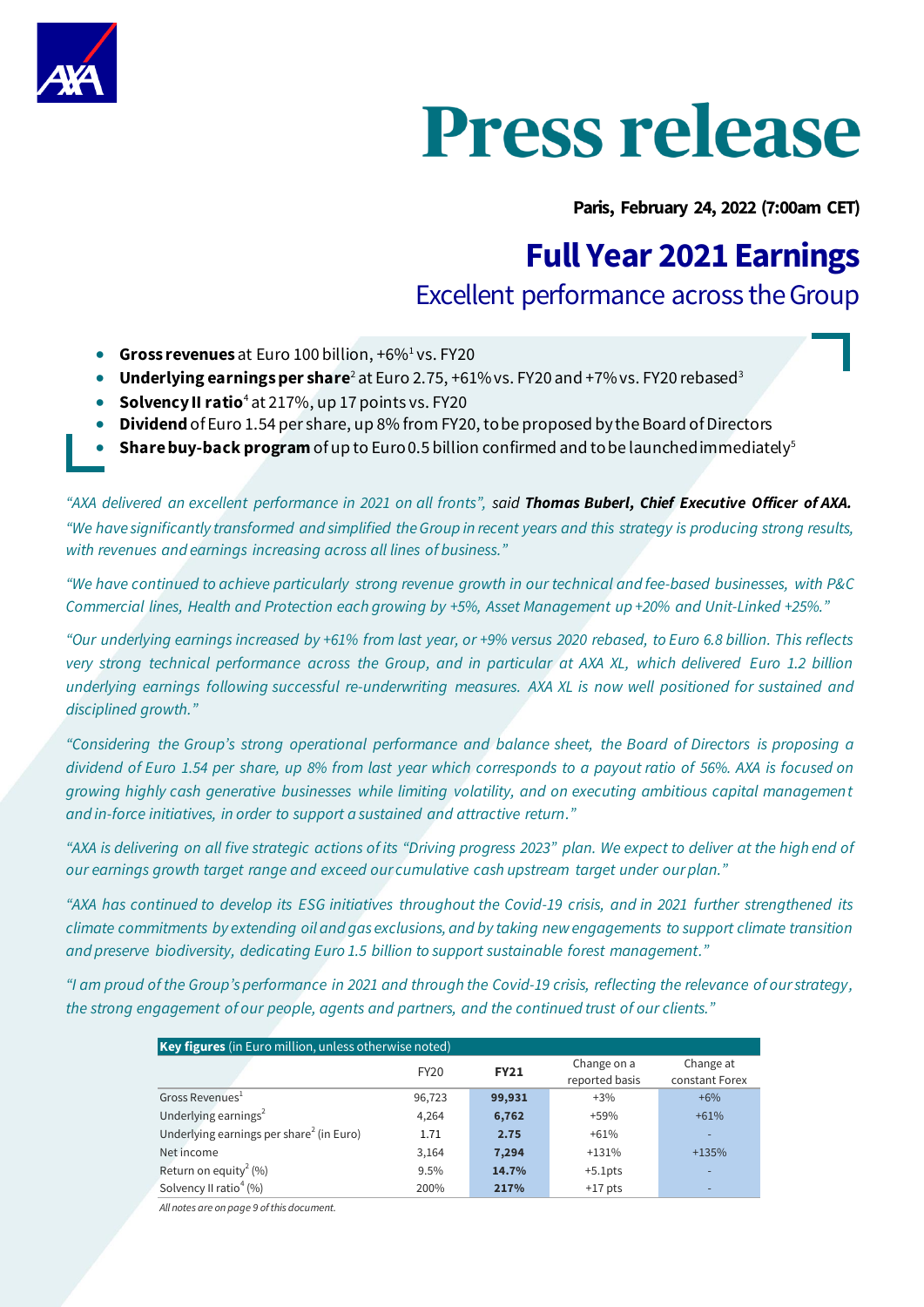

## **FY21 key highlights**

### **Revenues**

**Total revenues were up** 6% with growth in all business lines: (i) **Property & Casualty (+3%)**, with Commercial lines growing at 5% mostly from favorable price effects, notably at AXA XL, and stable revenues in Personal lines, (ii) **Health (+5%)** with continued growth across most geographies, primarily in Group business in France, (iii) **Life & Savings (+9%)** reflecting strong performance in Individual Savings in France, mostly in Unit-Linked, as well as strong growth in Asia, primarily in Japan and Hong Kong, and (iv) **Asset Management (+20%)**, from higher management and performance fees.

### **Earnings**

**Underlying earnings<sup>2</sup> increased by 61% to Euro 6.8 billion, driven by (i) Property & Casualty (+151%) mostly due to** the non-repeat of the impact from Covid-19 related claims<sup>6</sup> in FY20, as well as a strong underwriting result, notably at AXA XL, (ii) **Health (+2%)** mainly due to higher volumes across most geographies as well as lower taxes, partly offset by higher claims in Mexico, (iii) **Life & Savings (+3%)**primarily linked to higher fees and revenues, and a higher net technical margin and (iv) **Asset management (+25%)**reflecting a strong revenue growth combined with a lower cost income ratio. **Underlying earnings grew by 9% vs FY20 rebased<sup>3</sup>** .

**Underlying earnings per share** increased by 61% to Euro 2.75, reflecting the increase in underlying earnings and an unfavorable forex impact (-3%). Underlying earnings per share increased by 7% vs FY20 rebased $^3\!$ 

**Net income** increased by 135% to Euro 7.3billion, mainly fromthe increase in underlying earnings, a favorable change in the fair value of invested assets and derivatives from positivemarket impacts, and higher net realized capital gains.

### **Balance sheet**

**Shareholders' equity** was at Euro 71.1 billion, down Euro 0.5 billion versus December 31, 2020, as the positive impact of the net income contribution was more than offset by the decrease in net unrealized capital gains and the FY20 dividend paid to shareholders in the first half of 2021.

**Solvency II ratio**<sup>4</sup> was 217% at December 31, 2021, up 17 points versus December 31, 2020, mainly driven by (i) a strong operating return, net of accrued dividend for FY21 to be paid in 2022 (+12 points), (ii) management actions (+8 points) including disposals and L&S in-force transactions, and (iii) positive financial market effects (+4 points), primarily from higher equity markets and interest rates, partly offset by (iv) the Euro 1.7 billion share buy-back completed in February 2022 (-6 points) .

**Debt gearing**<sup>2</sup> was at 26.4%, down 0.4point versus December 31, 2020, mainly reflecting strongunderlying earnings net of dividend, partly offsetby the issuance of Euro 1 billion green subordinated debt by AXA SA.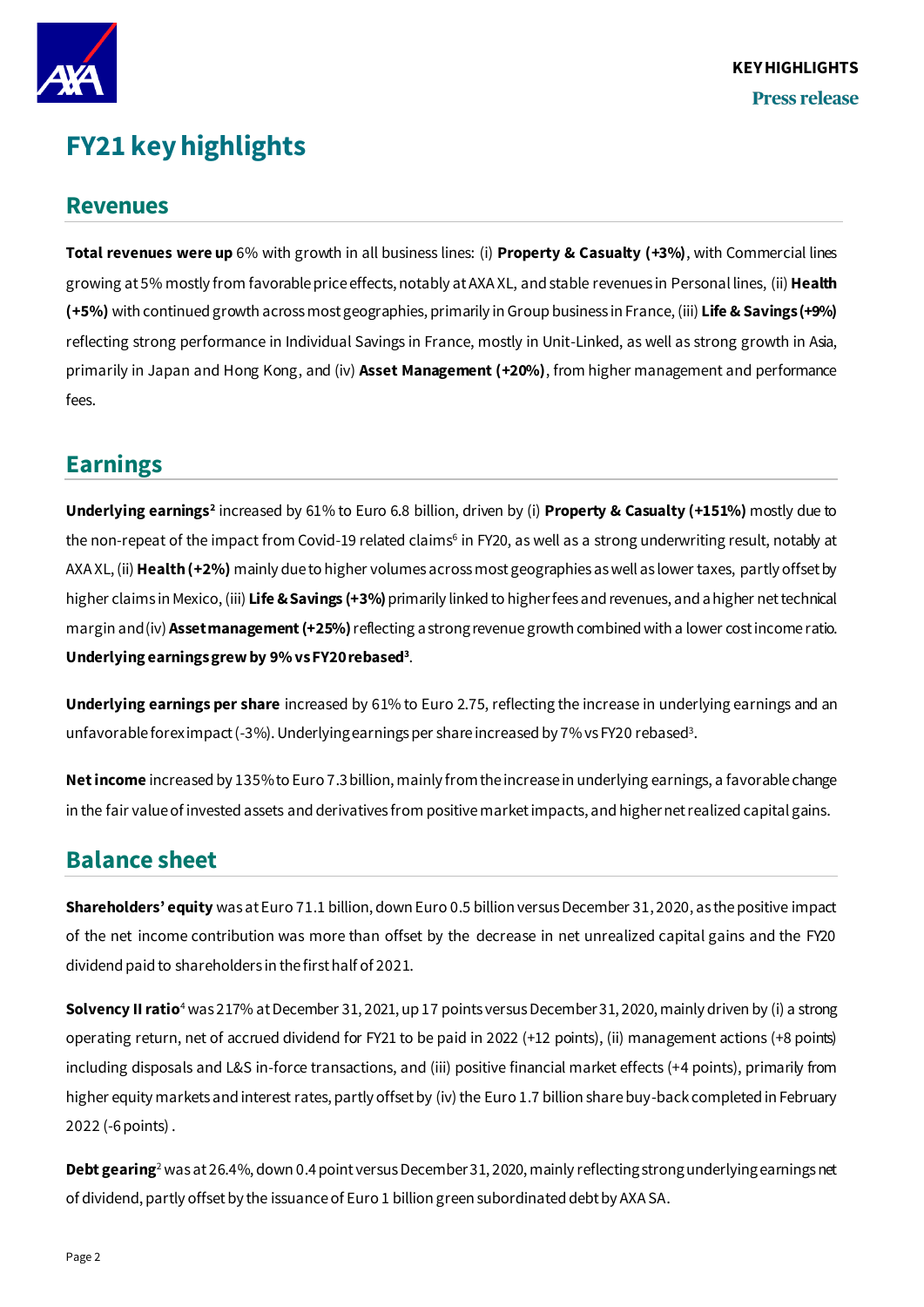

**Underlying return on equity**<sup>2</sup> was at 14.7%, up 5.1points versus FY20, mostly from higher underlying earnings.

**Cash at Holding** amounted to Euro 4.5billion at December 31, 2021, above the Group's targetrange of Euro 1 billion to Euro 3 billion.

A **dividend**of Euro 1.54per share (up 8% versus FY20) will be proposed at the Shareholders' Annual General Meeting on April 28, 2022. The dividend is expected to be paid on May 10, 2022 with an ex-dividend date of May 6, 2022. This would represent a payout ratio of 56% of underlyingearnings, net of the interest charges on undated subordinated debt.

### **Capital management and outlook**

#### **Share buy-back programs**

The Group announced today the immediate launch of a share buy-back program for up to Euro 0.5 billion<sup>5</sup> to neutralize earnings dilution from disposals<sup>7</sup>, in line with its communication on November 4, 2021. AXA intends to cancel all repurchased shares<sup>8</sup>. In addition, the Group completed, on February 10, 2022, the execution of the Euro 1.7 billion<sup>9</sup> share buy-back program announced on November 4, 2021.

Share buy-backs remain an ongoing part of theGroup's capital management toolkit.

#### **Transformation of AXA S.A. into the Group's internal reinsurer**

The Group announced today its intention to transform AXA S.A., the holding company of AXA Group, into the Group's internal reinsurer. AXA S.A. would become a licensed reinsurer and absorb its current captive internal reinsurer, AXA Global Re, in a merger. AXA S.A. intends to reinsure part of its European P&C carriers through annually renewable quota share reinsurance treaties<sup>10</sup>. This initiative aims to enhance capital fungibility across the Group, in line with our capital management policy. Subject to obtaining regulatory and AXA S.A.'s shareholders<sup>11</sup> approval, the transformation is expected to close by June 30, 2022 with retroactive effect for the new reinsurance treaties to January 1, 2022.

The Group expects Euro +2 billion<sup>12</sup> additional cash at AXA SA by 2026 as a result of this transformation, of which Euro +1 billion additional cash by 2023, comprising (i) a one-time cash impact<sup>13</sup> resulting from the merger of AXA S.A with AXA Global Re, and (ii) accelerated cash remittance.

#### **Outlook update**

Considering the strong overall operating performance delivered in 2021 and assuming current operating conditions persist, AXA is positioned to deliver underlying earnings per share growth at the high end of the 3-7% CAGR target range over the three-year period 2020 (rebased for COVID-19 and excess Nat Cat lossesª)-2023, and to exceed its €14 billion cumulative cash upstream target for 2021-2023.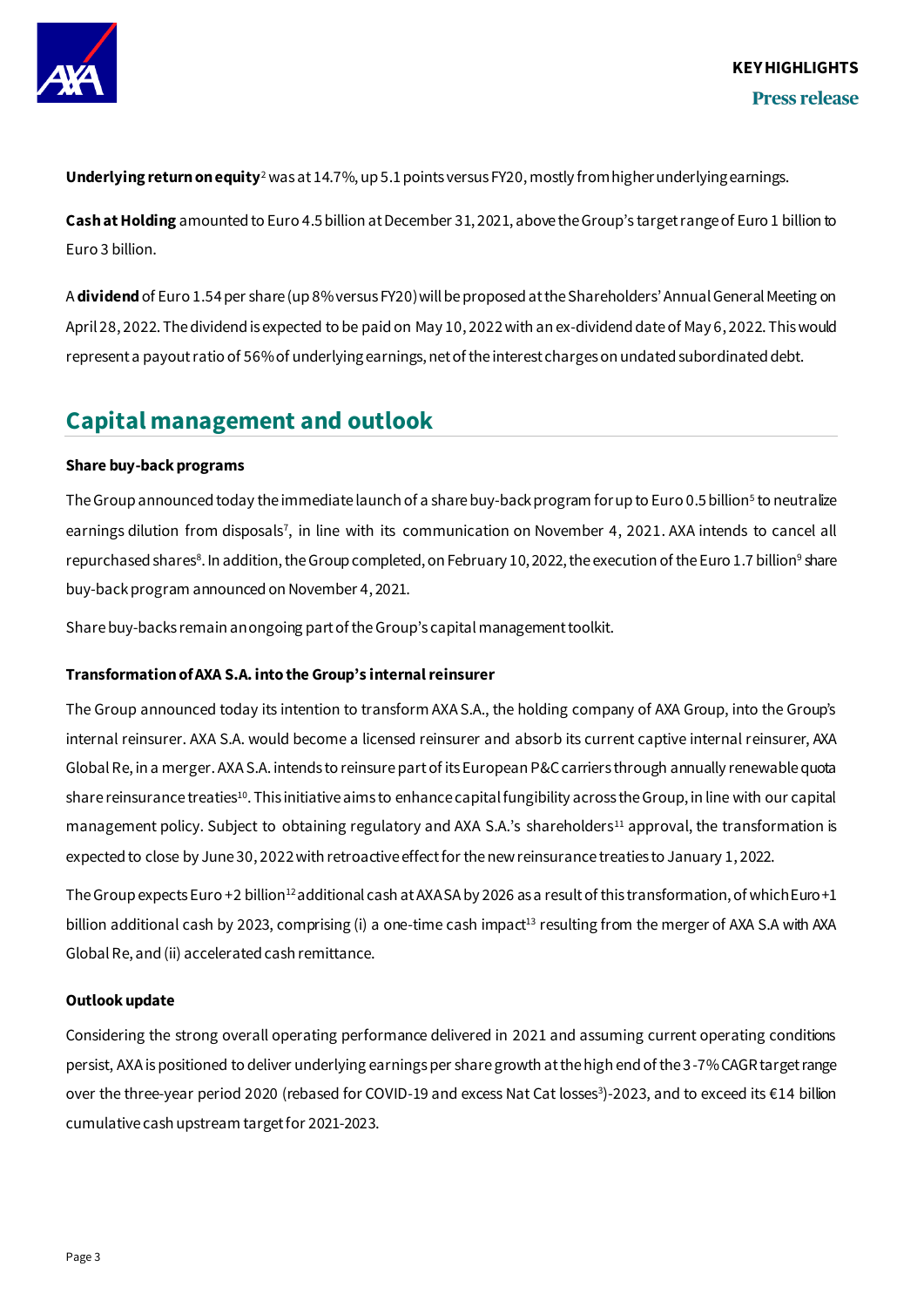

### **Ratings**

**Moody's:** On June 15, 2021, Moody's Investors Service reaffirmed the 'Aa3' insurance financial strength rating of AXA's principal insurance subsidiaries, with a stable outlook.

**Fitch:** On May 27, 2021, Fitch Ratings reaffirmed the financial strength rating of AXA's core operating subsidiaries at 'AA-', changing the outlook to positive from stable.

**S&P:** On March 12, 2021, S&P Global Ratings reaffirmed the long-term financial strength rating of AXA's core operating subsidiaries at 'AA-', with a stable outlook.

### **Main transactions in 2021**

**Main transactions** between January 1, 2021 and December 31, 2021:

- Successful placement by AXA S.A. of Euro 1 billion of subordinated green bonds due 2041, with an initial fixed coupon of  $1.375\%$  per annum<sup>14</sup> (April  $1,2021$ );
- Completed sale of AXA's insurance operations in Greece for ca. Euro 0.2 billion (May 31, 2021);
- Announced sale of AXA's insurance operations in Malaysia for ca. Euro 0.1 billion<sup>15</sup> (June 22, 2021);
- Announced transaction between AXA Hong Kong<sup>16</sup> and Global Atlantic Assurance Limited to reinsure a closed book of whole-life insurance policies (July 12, 2021);
- Announced sale of AXA's insurance operations in Singapore for ca. Euro 0.5 billion<sup>17</sup> (August 16, 2021);
- Completed sale of AXA's insurance operations in the Gulf region for Euro 0.2 billion<sup>18</sup> (September 7, 2021);
- Announced buy-back of AXA shares to eliminate the dilutive impact of Shareplan 2021 (September 13, 2021);
- Completed combination of Bharti AXA General Insurance Company Limited into ICICI Lombard (September 8, 2021) and the subsequent sale of AXA's shareholding of 17.5 million shares of ICICI Lombard for Euro 0.3 billion (October 6, 2021);
- Announced share buy-back program, including the immediate launch of up to Euro 1.7 billion, and an intention to launch up to a further Euro 0.5 billion in 2022 to offset earnings dilution from recent disposals<sup>19</sup> (November 4, 2021);
- Executed share repurchase agreement in relation to AXA's share buy-back program of up to Euro 1.7 billion as announced on November 4, 2021 (November 26, 2021);
- Completed sale of AXA's banking operations in Belgium, AXA Bank Belgium, for Euro 0.7 billion (December 31, 2021).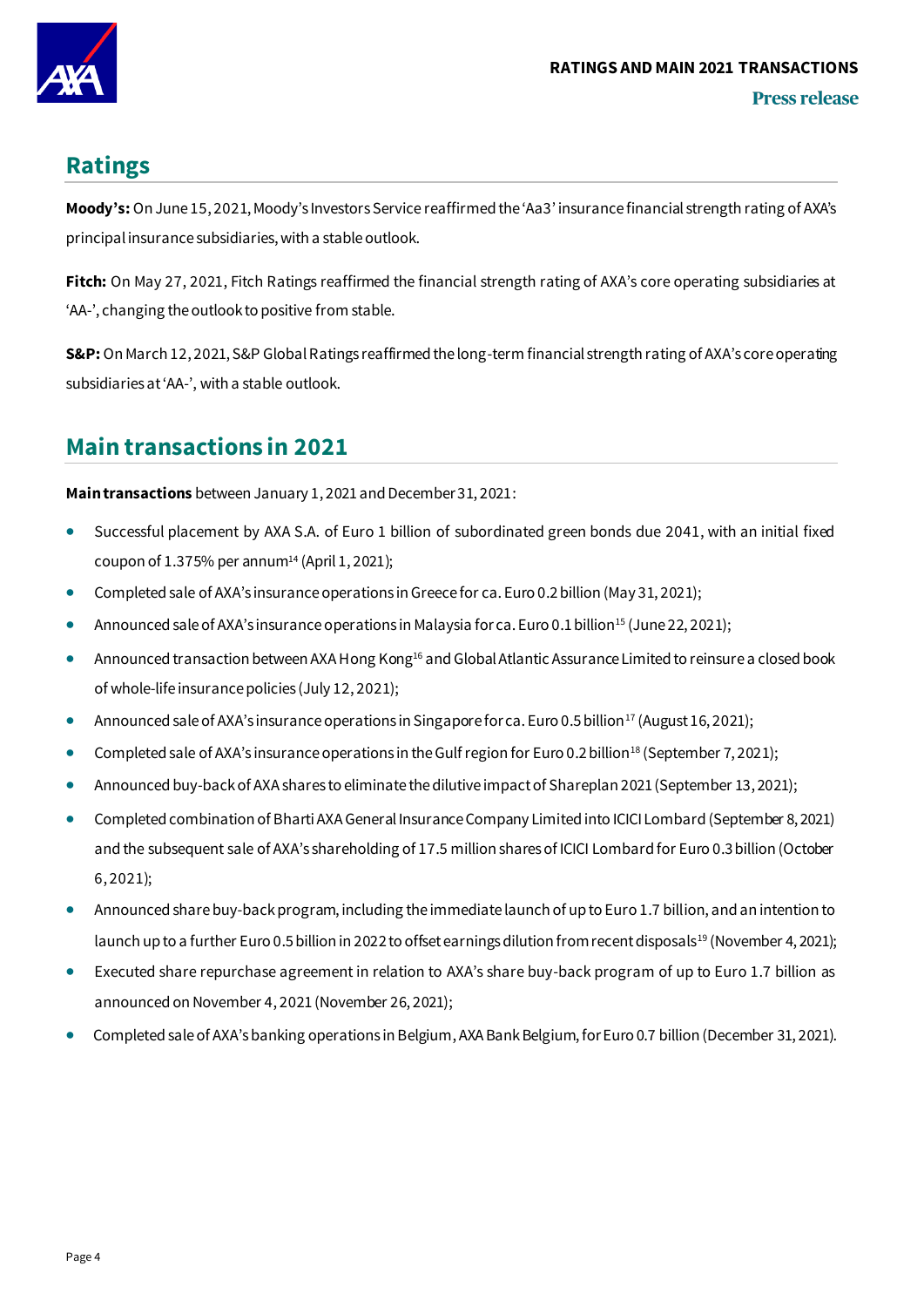

### **Property & Casualty**

**Total revenues** increased by 3% to Euro 49.3billion, with growth across most geographies.

**Commercial lines** revenues increased by 5% to Euro 32.7 billion, mainly from positive price effects<sup>20</sup> (+7%). This strong growth in revenues was mainly driven by (i) AXA XL (+3%), mostly from continued favorable price effects (+10%) and the recovery of clients' turnover, partly offset by disciplined exposure reduction, notably in Property and International Casualty lines, (ii) France (+11%) driven by higher volumes, increased client activity and positive price effects, and Europe (+4%), from both positive price and volume effects.

At AXA XL, price increases on renewals<sup>20</sup> remained strong in 2021, +15% in Insurance and +9% in Reinsurance. At January 1, 2022 renewals, price increases were +8% at AXA XL Reinsurance.

• **Personal lines** revenues increased by 1% to Euro 16.6billion, with (i) higher revenues in non-Motor (+4%) across all geographies, from higher volumes and favorable price effects, partly offset by (ii) slightly lower revenues in Motor (-1%), mainly in China from lower volumes and unfavorable price effect related to a change in regulation. Overall, prices in personal lines in France and Europe remained broadly stable.

P&C underlying earnings were up 151% to Euro 4,059 million, driven by (i) the non-repeat of Covid-19 claims<sup>6</sup> in FY20 (Euro 1.5 billion post-tax and net of reinsurance), and (ii) a strong increase in underwriting resultsat AXA XL.

**At AXA XL,** underlying earnings were Euro 1.2 billion, in line with the target set for 2021. The strong increase in earnings at AXA XL was driven by higher pricing and successful re-underwriting measures. Nat Cat charges in excess of load were offset by favorable prior year reserve developments,mainly linked to a releaseof Covid-19 IBNR reserves.

**Current year combined ratio**<sup>2</sup> improved by 3.9 points, from (i) the non-repeat of Covid-19 claims<sup>6</sup> in FY20 (-3.1 points), (ii) a strong improvement in current year loss ratio excluding Nat Cats (-1.6 points) mostly atAXA XL,(iii) a lower expense ratio (-0.7 point), partly offset by (iv) higher Nat Cat charges (+1.5 points), mostly in Europe and at AXA XL, from above normal Cat activity in 2021, notably European floods in July, Hurricane Ida in August, and Texas winter storm Uri in February.

Favorable prior year reserve developments amounted to -3.1points (-2.1 points in FY20). **All year combined ratio** was 94.6%, improving by 4.9 points.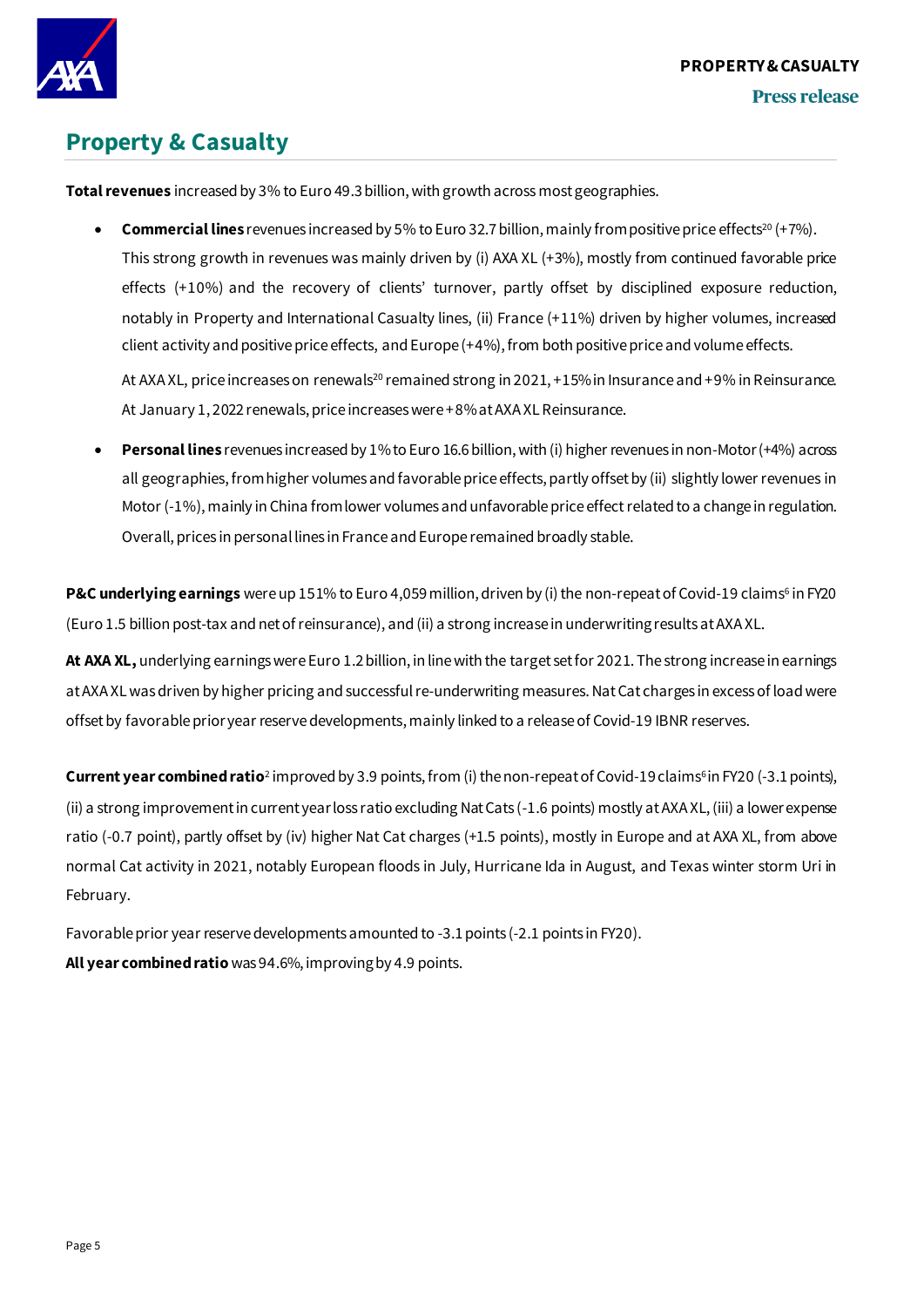

### **Life & Savings**

**Total revenues** increased by 9% at Euro 33.3billion, driven by strong revenue growth (i) in France (+17%) from higher sales in Individual Savings across Unit-Linked and Eurocroissance capital light G/A products<sup>21</sup>, as well as in Group Savings, including a large G/A capital-light contract<sup>22</sup> in 3Q21, and (ii) in Asia (+16%), mostly from Japan reflecting higher sales of a capital light G/A single premium whole-life product following a specific campaign and increased sales in Protection with Unit-Linked products, as well as in Hong Kong, mainly from Protection with G/A Savings products. This was partly offset by Italy (-23%), driven by lower sales in traditional G/A products and a shift from Unit-Linked to pure investment contracts (which are not recognized in IFRS gross revenues).

**Net flows**<sup>23</sup> amounted to Euro +5.6 billion, driven by (i) Protection (Euro +3.4 billion) mostly in France and Asia, (ii) Health<sup>23</sup> (Euro +3.2 billion) with positive net flows across geographies, and (iii) Unit-Linked (Euro +2.1 billion) most notably in France and in Europe, partly offset by (iv) G/A Savings (Euro -3.1billion) driven by strong outflows in traditional G/A (Euro -5.4 billion) across our geographies and in line with our strategy.

**New Business Value**23,24 increased by 8% to Euro 2.6 billion**,** with **APE (new business volume)**23,24 up 13% to Euro 5.9 billion, driven by (i) France (+20%), from Health with higher sales in international business as well as from Unit-Linked, and by (ii) Asia (+32%), following strong business growth, primarily in Protection, both in Japan and in Hong Kong. This was partly offset by the non-repeat of exceptionally high sales in Switzerland through the semi-autonomous model in 1Q20. **NBV margin**23,24was down 1.9 points to 43.9%, due to a less favorable business mix in Health.

**L&S underlying earnings** increased by 3% to Euro 2,380 million, mainly driven by (i) higher fees and revenues net of expenses, reflecting both more favorable market conditions and continued strong commercial performance, particularly in Unit-Linked, (ii) a higher technical margin, mainly from business growth and the non-repeat of extended disability covers and a reduced discount rate for annuities<sup>25</sup> in France in 2020, partly offset by the impact of a change in assumptions in Protection in France (Euro -0.1 billion). This was partly compensated by (iii) lower earnings from the disposal of operations in Central and Eastern Europe, Greece and in the Gulf region. The investment margin remained resilient at 66 bps, above the high end of the 55 bps to 65 bps guidance over 2021-2023.

AXA executed threeimportantin-force initiatives in 2021. These were in Hong Kong (reinsurance transaction on July 12, 2021), in Belgium (announcement of the sale of a legacy savings portfolio on December 21, 2021, subject to closing conditions) and in Switzerland (transfer of statutory annuity reserves to its off-balance pension fund on January 1, 2022). Together, these initiatives resulted in a Euro 8 billion reduction of reserves, and will generate 5 points of Solvency II ratio (2 points in 2021, 3 points in 2022), as well as Euro 0.6 billion of cash upstream (Euro 0.3 billion in 2022 and Euro 0.3 billion in 2023).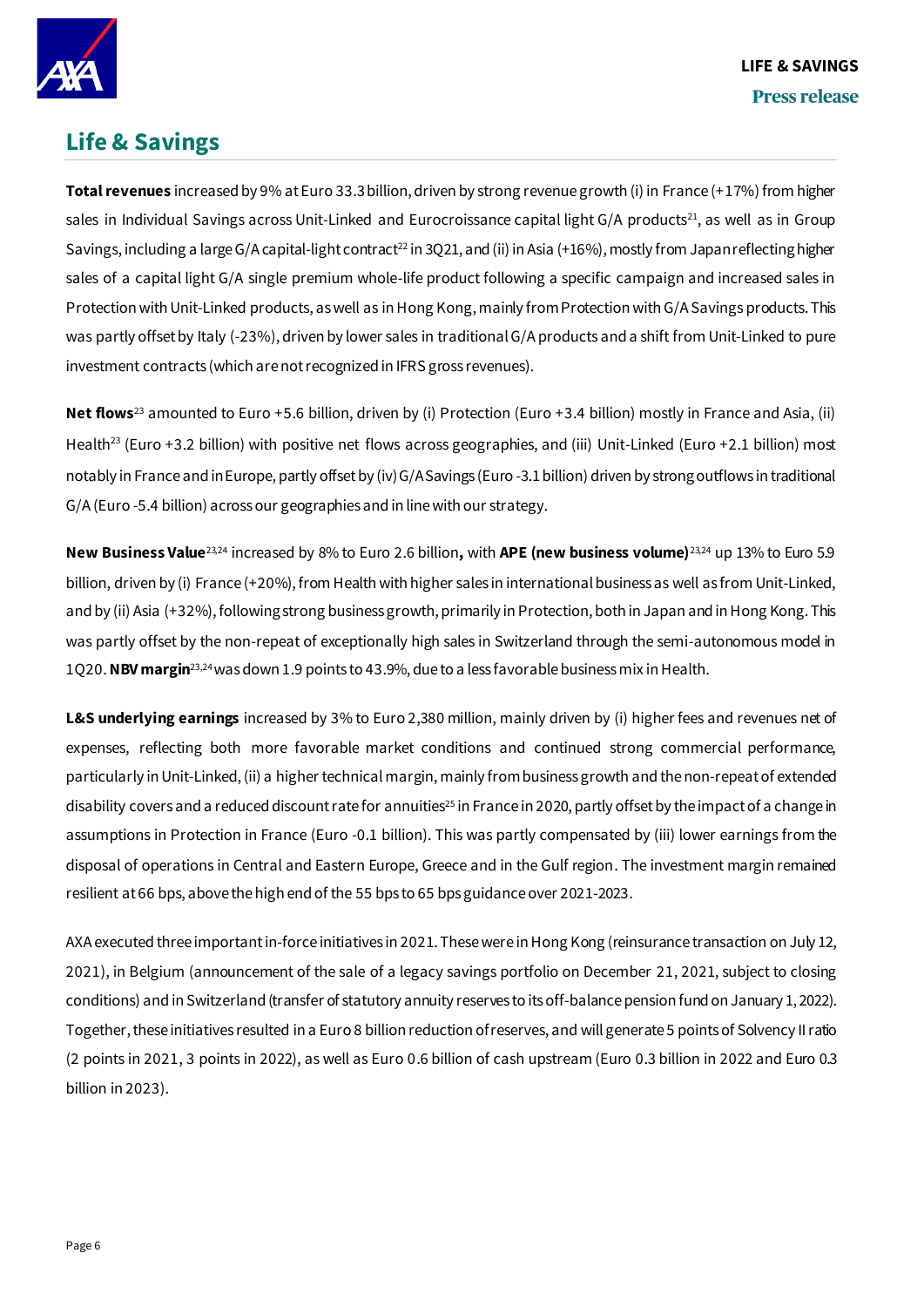

### **Health**

**Total revenues** up 5% to Euro 15.2 billion, with growth across most geographies.

- **Group business** was up 9% to Euro 7.2 billion, primarily driven by strong growth in France (+12%) mostly from higher volumes in international business, in AXA Assistance (+14%) primarily from increased new business, and in Mexico (+7%) from favorable price effects and higher volumes.
- **Individual business** was up 3% to Euro 8.1 billion, mainly from (i) Europe (+4%) across all countries, notably in Germany and (ii) International (+14%) primarily from positive price effects and increased new business in Mexico, partly offset by (iii) Asia (-4%) following the non-repeat of a digital partnership in China.

**Combined ratio** increased by 0.4 point to 95.1%, mainly driven by the non-repeat of lower claims frequency in the context of Covid-19 in 2020 across the Group and higher claims in Mexico in 2021, partly offset by favorable prior year reserve developments, notably in Hong Kong and Japan.

**Health underlying earnings** increased by 2% to Euro 684million, as revenue growth across most geographies and lower taxes reflecting a favorable country mix were partly offset by a higher combined ratio.

### **Asset Management**

**Total Asset Management revenues** grew by 20% to Euro 1,523 million, driven by higher management fees from both higher assetsunder management and an improved business mix, as well as higher performance fees.

**Asset Management net inflows** amounted to Euro +12 billion, with strong inflows from (i) third-party clients (Euro +12 billion) from both AXA IM Alts and AXA IM Core, (ii) Asian JVs (Euro +2 billion), and (iii) AXA Insurance companies (Euro +3 billion) partly offset by the impact of the reinsurance transaction in AXA Hong Kong<sup>16</sup> (Euro -4 billion).

**Average assets under management<sup>26</sup>** amounted to Euro 763 billion, up 5%, mostly driven by favorable forex and market effects, and strong third-party net inflows.

**Underlying cost income ratio** improved by 3.9points at 68.1%, fromrevenue growth and cost discipline.

**Asset Management underlying earnings** were up 25% to Euro 348 million.

### **Holdings**

**Holdings underlying earnings** decreased by 5% to Euro -790 million, mainly driven by reduced dividends from nonconsolidated entities, notably following the disposal of the remaining stake in Equitable Holdings, Inc.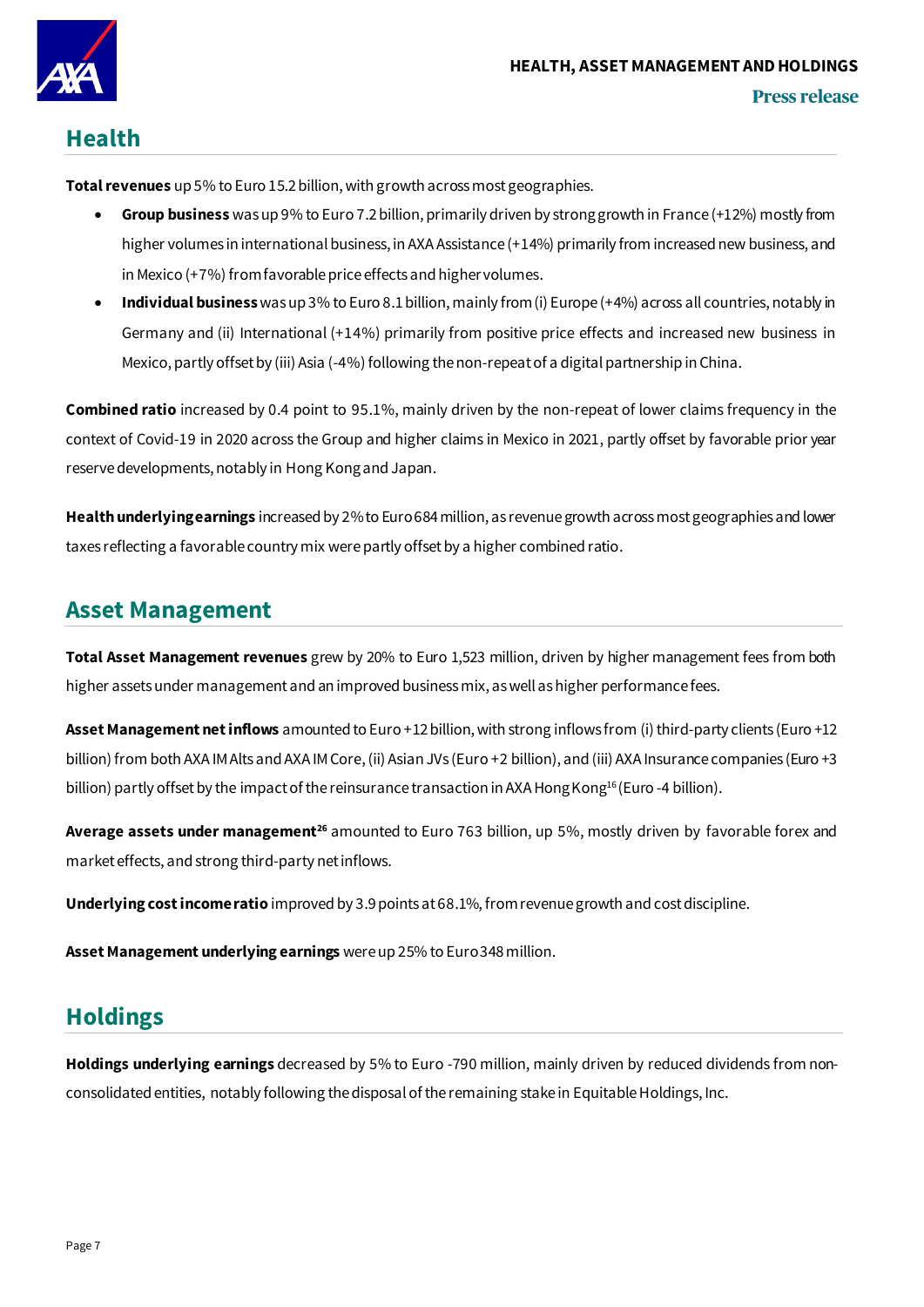

### **Definitions**

**France:** includes insurance activities, banking activities and holdings in France.

**Europe:** includes Switzerland (insurance activities), Germany (insurance activities , holdings and banking until its disposal on December 31, 2020), Belgium (insurance activities and holdings), United Kingdom and Ireland (insurance activities and holdings), Spain (insurance activities), Italy (insurance activities).

**AXA XL**: includes insurance and reinsurance activities and holdings.

**Asia:** includes insurance activities in Japan (including the P&C business which was previously reported under "Asia -Direct") and holding, Hong Kong, Asia High Potentials of which (i) Thailand P&C, Indonesia L&S (excluding the bancassurance entity) and Ch ina P&C are fully consolidated, and (ii) China L&S, Thailand L&S, the Philippines L&S and Indonesian L&S bancassurance businesses are consolidated under the equity method and contribute only to the underlying earnings and net income, and South Korea - Direct, and Asia Holdings.

**International:** consists of (i) AXA Mediterranean Holdings, (ii) EME-LATAM, which includes Mexico (insurance activities), Colombia (insurance activities), Turkey (insurance activities and holdings), Poland (insurance activities until September 2020 as disposed on October 15, 2020), the Gulf Region (insurance activities until June 2021 as disposed on September 7, 2021), AXA Bank Belgium (banking activities until December 2021 as disposed on December 31, 2021), Luxembourg (insurance activities and holdings), Brazil (insurance activities and holdings), Czech Republic and Slovakia L&S (insurance activities until September 2020 as disposed on October 15, 2020) and Greece (insurance activities until March 2021 as disposed on May 31, 2021) which are fully consolidated, as well as Russia (Reso) (insurance activities) which is consolidated under the equity method and contribute only to the underlying earnings and net income, and (iii) Africa & Asia, which includes Singapore (insurance activities until December 2021 as disposed on February 11, 2022), Morocco (insurance activities and holdings) and Malaysia P&C (insurance activities held for sale) which are fully consolidated, as well as India (P&C insurance activities until June 2021 as disposed on September 8, 2021, L&S insurance activities and holdings) and Nigeria (insurance activities and holdings) which are consolidated under the equity method and contribute only to the underlying earnings and net income.

**Transversal & Central Holdings:** includes AXA Investment Managers, AXA Assistance, AXA Liabilities Managers, AXA Global Re, AXA Life Europe, Architas (previously reported under "UK & Ireland"), AXA S.A. and other Central Holdings.

### **Exchange rates**

| For 1 Euro |             | End of Period Exchange rate | Average Exchange rate |      |  |
|------------|-------------|-----------------------------|-----------------------|------|--|
|            | <b>FY20</b> | FY21                        | <b>FY20</b>           | FY21 |  |
| <b>USD</b> | 1.22        | 1.14                        | 1.14                  | 1.18 |  |
| <b>CHF</b> | 1.08        | 1.04                        | 1.07                  | 1.08 |  |
| GBP        | 0.90        | 0.84                        | 0.89                  | 0.86 |  |
| <b>JPY</b> | 126         | 131                         | 122                   | 130  |  |
| <b>HKD</b> | 9.49        | 8.87                        | 8.85                  | 9.19 |  |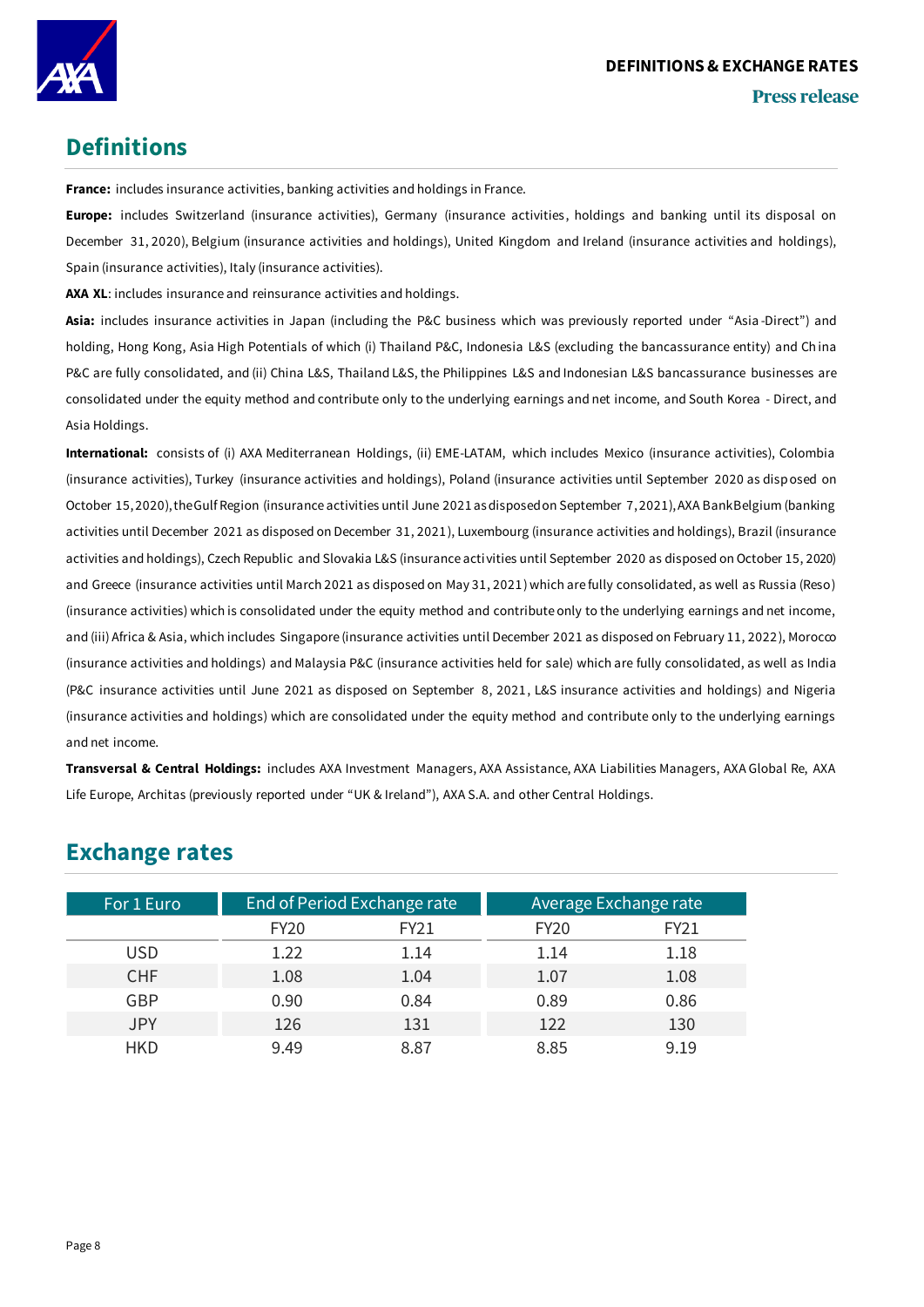

### **Notes**

**1** Change in gross revenues is on a comparable basis (constant forex, scope and methodology).

**2** Underlying earnings, underlying earnings per share, combined ratio, underlying return on equity and debt gearing are non-GAAP financial measures, or alternative performance measures ("APMs"). A reconciliation from APMs underlying earnings and combined ratio to the most directly reconcilable line item, subtotal or total in the financial statements of the corresponding period is provided on pag es 26 and 27 of AXA's 2021 Activity Report. APMs underlying retum on equity and underlying eamings per share are reconciled to the financial statements in the table set forth on page 34 of AXA's 2021 Activity Report. The calculation methodology of the debt gearing is set out on page 29 of AXA's 2021 Activity Report. The above mentioned and other non-GAAP financial measures used in this press release are defined in the Glossary set forth on pages 68 to 75 of AXA's 2021 Activity Report.

**3** FY20 underlying earnings rebased includes actual underlying earnings restating for "Covid-19 claims" and natural catastrophes in excess of normalized. AXA Group normalized level of Natural Catastrophe charges expected for 2020 at ca. 3% of Gross Earned Pr emiums. Natural Catastrophe charges include natural catastrophe losses regardless of event size. "Covid-19 claims" includes P&C, L&S and Health net claims related to Covid-19, as well as the impacts from solidarity measures and from lower volumes net of expenses, linked to Covid-19. "Covid-19 claims" does not include any financial market impacts (including impacts on investment margin, unit-linked and asset management fees, etc.) related to the Covid-19 crisis.

**4** The Solvency II ratio is estimated primarily using AXA's internal model calibrated based on an adverse 1/200 years shock. For further information on AXA's internal model and Solvency II disclosures, please refer to AXA Group's Solvency and Financial Condition Report (SFCR) as of December 31, 2020, available on AXA's website ([www.axa.com](file://///matfic00/Directions/GMS-ComFi/ANNEE-2021/Earnings/FY20/05.%20Press%20release/www.axa.com)).

**5** The immediate launch of the share buy-back program for up to Euro 0.5 billion is expected to commence on or about February 28, 2022. AXA may mandate a bank to carry out the share buy-back program, in which case further details will be communicated at the appropriate time.

**6** "Covid-19 claims in FY20" includes P&C, L&S and Health net claims related to Covid-19, as well as the impacts from solidarity measures and from lower volumes net of expenses, linked to Covid-19. "Covid-19 claims" does not include any financial market impacts (including impacts on investment margin, unit-linked and asset management fees, etc.) related to the Covid-19 crisis.

**7** Disposals announced after December 1, 2020 and either closed (Greece on May 31, 2021 and Singapore on February 11, 2022) or expected to be closed in 2Q22 (Malaysia, subject to closing conditions), as communicated during AXA's Investor Day on December 1, 2020.

**8** In accordance with the terms of its share repurchase program.

**9** Euro 1,699,999,979.

**10** Expected to be 25% quota-share reinsurance treaties in 2022.

**11** Such prior approval of AXA S.A.'s shareholders, which relates to necessary changes to AXA SA's bylaws, is expected to be soug ht at the shareholders' meeting on April 28, 2022.

**12** Assuming current operating and regulatory conditions.

**13** Euro +0.7 billion one-time cash impact, not booked as cash remittance and therefore not impacting "DrivingProgress 2023" cash upstream targets.

**14** The initial fixed coupon has been set at 1.375% per annum until the end of the 6-month call window period (October 2031), when it will become a floating coupon based on 3-month EURIBOR plus a margin including a 100 basis points step up.

**15** 1 Euro = RM 4.9328 as of June 18, 2021 (Source: Bloomberg).

**16** "AXA Hong Kong" refers to AXA China Region Insurance Company (Bermuda) Limited and AXA China Region Insurance Company Limited. **17** 1 Euro = 1.1800 USD as of August 13<sup>th</sup>, 2021 (Source: Bloomberg).

**18** The sale of AXA's 50% shareholding in AXA Gulf and its 34% shareholding in AXA Cooperative Insurance Company (in Saudi Arabia) was closed on September 7, 2021. AXA's 28% shareholding in AXA Green Crescent Insurance Company (in UAE) was closed on September 13, 2021. 1 Euro = 1.189 USD as of September 3<sup>rd</sup>, 2021 (Source: Bloomberg).

19 Recent disposals refer to the disposals announced after December 1, 2020 and include Greece, Malaysia and Singapore. For further details, please refer to the press release issued on November 4, 2021 related to the share buy-back program.

20 Price effect is calculated as a percentage of total gross written premiums in the prior year. Price increases on renewals are calculated as a percentage of renewable premiums.

**21** General Account. Capital light products are G/A Savings products which, at inception, create more EOF than the economic capital they consume.

**22** Revenues of Euro 316 million from the large G/A capital light contract.

**23** Life & Savings net flows, APE, NBV and NBV margin include Health "life-like" business.

**24** Annual premium equivalent (APE), NBV, and NBV margin are non-GAAP financial measures. APE, NBV, and NBV margin and other non-GAAP financial measures are defined in the Glossary set forth on pages 68 to 75 of AXA's 2021 Activity Report.

**25** Linked to lower interest rates.

**26** Excludes the contribution from Asian joint ventures, which are consolidated under the equity method.

All comments and changes are on a comparable basis for activity indicators (constant forex, scope and methodology). Most significant changes in scope are as mentioned below:

- (i) The change in gross revenues, APE and NBV on comparable basis excludes the contribution from Central and Eastern Europe for the first three quarters of 2020.
- (ii) The change in gross revenues, APE and NBV on comparable basis excludes the contribution from Greece after the first quarter of 2020.
- (iii) The change in gross revenues, APE and NBV on comparable basis excludes the contribution from the Gulf region in the second semester of 2020.

All comments are at constant forex for earnings, unless otherwise specified.

AXA's FY21 financial statements were examined by the Board of Directors on February 23, 2022 and are subject to completion of an audit procedure by AXA's statutory auditors.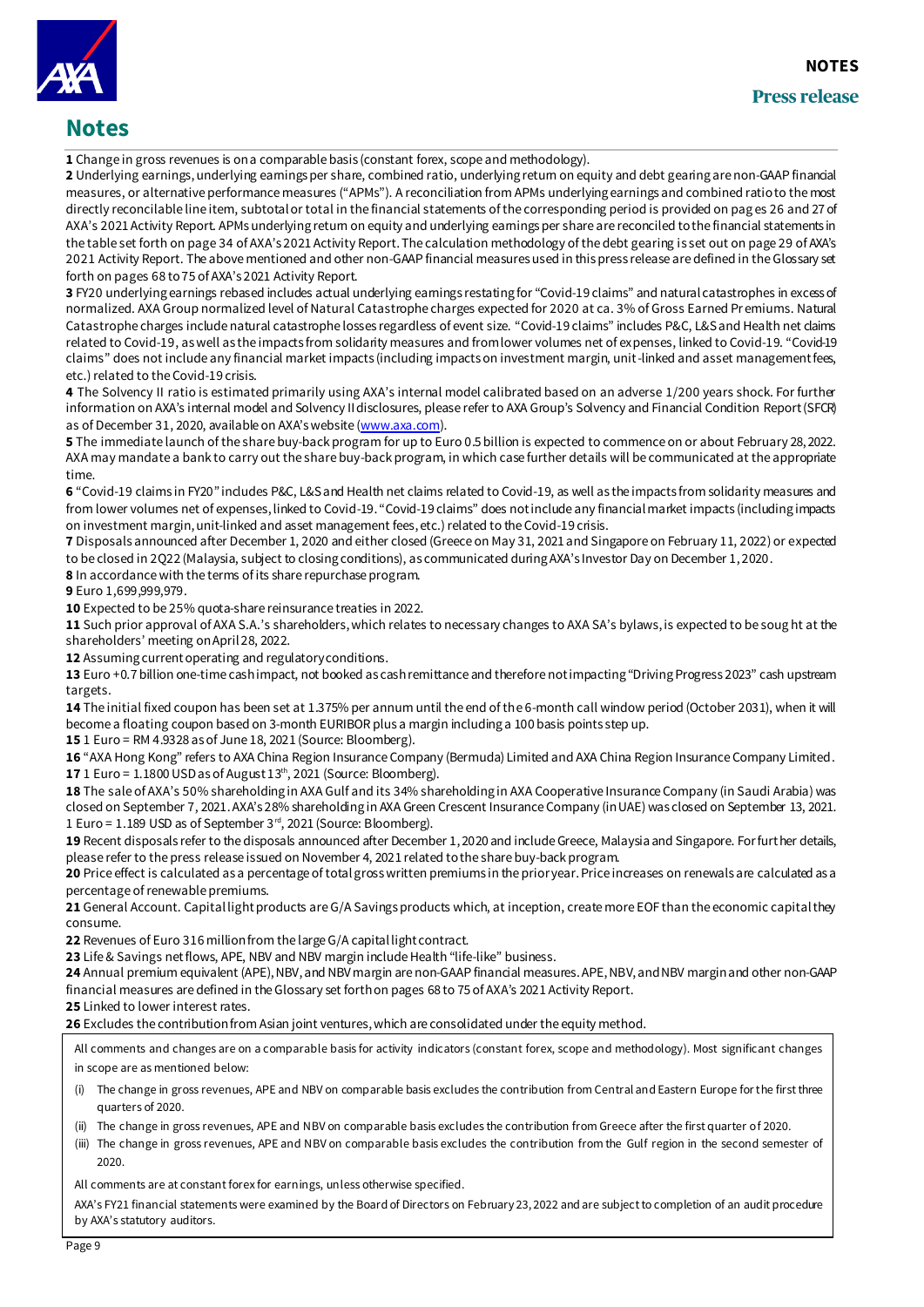#### **ABOUT THE AXA GROUP**

#### **Press release**

#### **ABOUT THE AXA GROUP**

The AXA Group is a worldwide leader in insurance and asset management, with 149,000 employees **Investor Relations: +33.1.40.75.48.42** serving 95 million clients in 50 countries. In 2021, IFRS revenues amounted to Euro 99.9 billion and underlying earnings to Euro 6.8 billion. AXA had Euro 1,051 billion in assets under management as of December 31, 2021.

The AXA ordinary share is listed on compartment A of Euronext Paris under the ticker symbol CS mikael.malaganne@axa.com (ISN FR 0000120628 –Bloomberg: CS FP –Reuters: AXAF.PA). AXA's American Depository Share is also shuqi.ye@axa.com quoted on the OTC QX platform under the ticker symbol AXAHY.

The AXA Group is included in the main international SRI indexes, such as Dow Jones Sustainability Index (DJSI) and FTSE4GOOD.

It is a founding member of the UN Environment Programme's Finance Initiative (UNEP FI) Principles for Sustainable Insurance and a signatory of the UN Principles for Responsible Investment.

This press release and the regulated information made public by AXA pursuant to article L. 451-1-2 of the French Monetary and Financial Code and articles 222-1 et seq. of the Autorité des marchés financiers' General Regulation are available on the AXA Group website (axa.com).

#### **THIS PRESS RELEASE IS AVAILABLE ON THE AXA GROUP WEBSITE** [axa.com](https://www.axa.com/)

#### **FOR MORE INFORMATION:**

#### andrew.wallace-barnett@axa.com francois.boissin@axa.com remi.dousteyssier@axa.com

#### **Individual Shareholder Relations: +33.1.40.75.48.43**

#### **Media Relations: +33.1.40.75.46.74**

julien.parot@axa.com farah.elmamoune@axa.com alexiana.cirier@axa.com

#### **Corporate Responsibility strategy:**

[axa.com/en/about-us/strategy-commitments](https://www.axa.com/en/about-us/strategy-commitments)

#### **SRI ratings:**

[axa.com/en/investor/sri-ratings-ethical-indexes](https://www.axa.com/en/investor/sri-ratings-ethical-indexes)

#### **IMPORTANT LEGAL INFORMATION AND CAUTIONARY STATEMENTS CONCERNING FORWARD-LOOKING STATEMENTS AND THE USE OF NON-GAAP FINANCIAL MEASURES**

Certain statements contained herein may be forward-looking statements including, but not limited to, statements that are predictions of or indicate future events, trends, plans, expectations or objectives. Undue reliance should not be placed on such statements because, by their nature, they are subject to known and unknown risks and uncertainties and can be affected by other factors that could cause AXA's actual results to diffe r materially from those expressed or implied in such forward looking statements. Please refer to Part 5 - "Risk Factors and Risk Management" of AXA's Universal Registration Document for the year ended December 31, 2020 (the "2020 Universal Registration Document") and "Operating Highlights – Risk Factors" on page 11 of AXA's half-year financial report as of June 30, 2021 (the "Half-Year 2021 Financial Report") for a description of certain important factors, risks and uncertainties that may affect AXA's business and/or results of operations, particularly in respect of the Covid-19 crisis. AXA undertakes no obligation to publicly update or revise any of these forward-looking statements, whether to reflect new information, future events or circumstances or otherwise, except as required by applicable laws and regulations.

In addition, this press release refers to certain non-GAAP financial measures, or alternative performance measures ("APMs"), used by Management in analyzing AXA's operating trends, financial performance and financial position and providing investors with additional information that Management believes to be useful and relevant regarding AXA's results. These non-GAAP financial measures generally have no standardized meaning and therefore may not be comparable to similarly labelled measures used by other companies. As a result, none of these non-GAAP financial measures should be considered in isolation from, or as a substitute for, the Group's consolidated financial statements and related notes prepared in accordance with IFRS. A reconciliation from APMs underlying earnings and combined ratio to the most directly reconcilable line item, subtotal or total in the financial statemen ts of the corresponding period is provided on pages 26 and 27 of AXA's 2021 Activity Report. APMs underlying return on equity and underlying earnings per share are reconciled to the financial statements in the table set forth on page 34 of AXA's 2021 Activity Report. The calculation methodology of the debt gearing is set out on page 29 of AXA's 2021 Activity Report. The above mentioned and other non-GAAP financial measures used in this press release are defined in the Glossary set forth on pages 68 to 75 of AXA's 2021 Activity Report.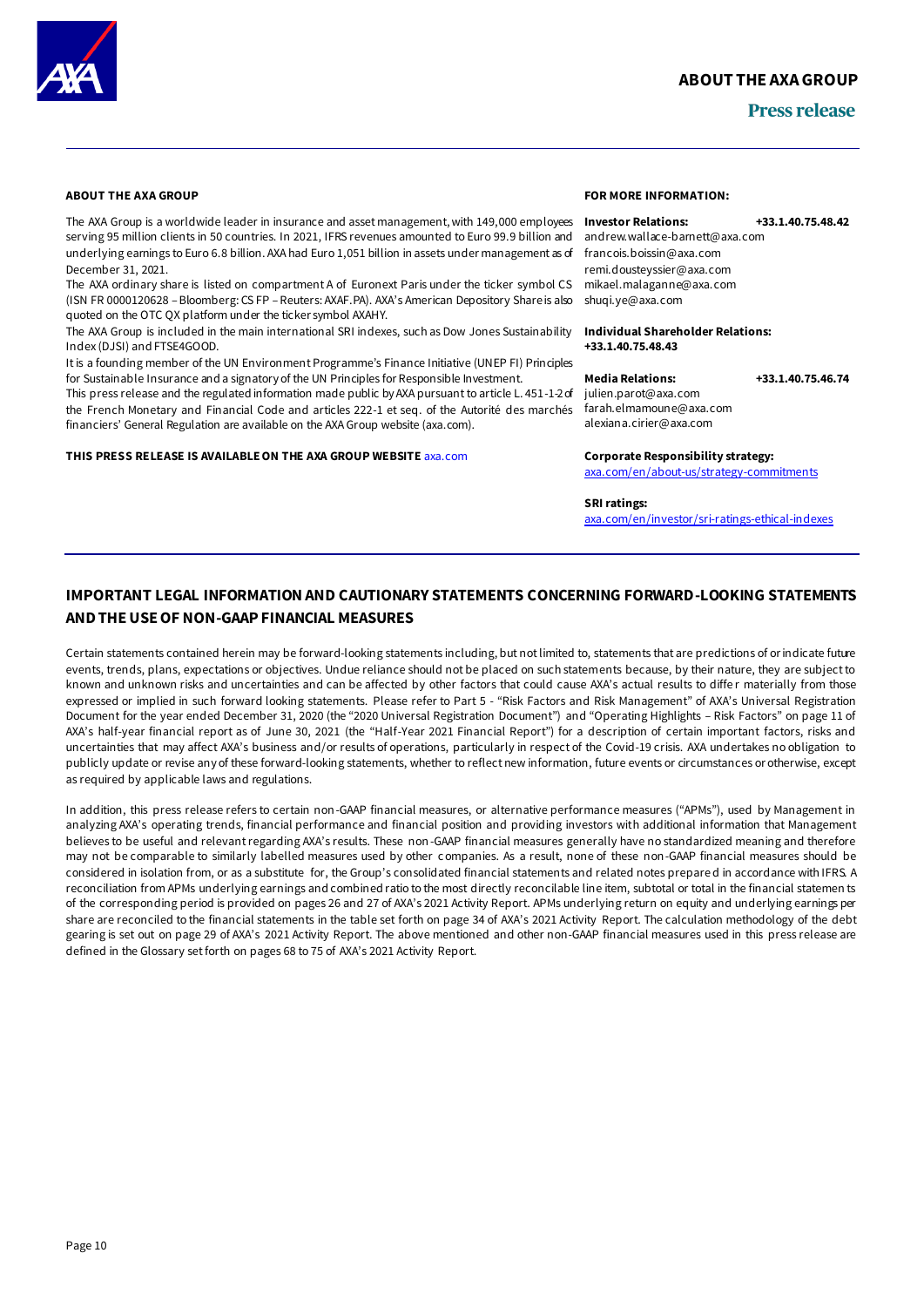

| <b>Earnings: Key figures</b>                                          |             |             |                               |                             |
|-----------------------------------------------------------------------|-------------|-------------|-------------------------------|-----------------------------|
| in Euro million                                                       | <b>FY20</b> | <b>FY21</b> | Change on a<br>reported basis | Change at<br>constant Forex |
| Property & Casualty                                                   | 1,644       | 4,059       | $+147%$                       | $+151%$                     |
| Life & Savings                                                        | 2,338       | 2,380       | $+2\%$                        | $+3%$                       |
| Health                                                                | 693         | 684         | $-1\%$                        | $+2%$                       |
| Asset Management                                                      | 279         | 348         | $+25%$                        | $+25%$                      |
| <b>Banking &amp; Holdings</b>                                         | $-690$      | $-710$      | $-3%$                         | $-3%$                       |
| <b>Underlying earnings</b>                                            | 4,264       | 6,762       | $+59%$                        | $+61%$                      |
| Gain/losses on financial assets                                       | $-56$       | 1,533       |                               | ٠                           |
| o/w Net realized capital gains                                        | 337         | 405         | $+20%$                        | $+21%$                      |
| o/w Gross realized capital gains/losses                               | 1,071       | 966         | $-10%$                        | $-9%$                       |
| o/w Impairments                                                       | $-460$      | $-185$      | $+60%$                        | $+60%$                      |
| o/w Equity portfolio hedging                                          | $-273$      | $-375$      | ٠                             | $\overline{\phantom{0}}$    |
| o/w Change in fair value & Forex                                      | $-394$      | 1,128       |                               |                             |
| o/w gains/losses on economic hedges'                                  | $-129$      | 36          |                               | ٠                           |
| o/w change in fair value of assets accounted for as fair value option | $-264$      | 1,091       |                               |                             |
| Goodwill and related intangibles                                      | $-167$      | $-227$      |                               |                             |
| Integration and restructuring costs                                   | $-389$      | $-318$      | ٠                             | ٠                           |
| Exceptional and discontinued operations                               | $-487$      | $-456$      |                               |                             |
| <b>Net income</b>                                                     | 3,164       | 7,294       | $+131%$                       | $+135%$                     |

| <b>Earnings per share - fully diluted</b> |      |             |                               |
|-------------------------------------------|------|-------------|-------------------------------|
| in Euro                                   | FY20 | <b>FY21</b> | Change on a<br>reported basis |
|                                           |      |             |                               |
| Underlying EPS"                           | 1.71 | 2.75        | $+61%$                        |
| Net income per share"                     | 1.25 | 2.97        | $+138%$                       |
|                                           |      |             |                               |

i Interest rates, equity and foreign exchange economic hedges not eligible for hedge accounting under IAS 39. ii Net of interest charges on undated subordinated notes (TSDI) and deeply subordinated notes (TSS).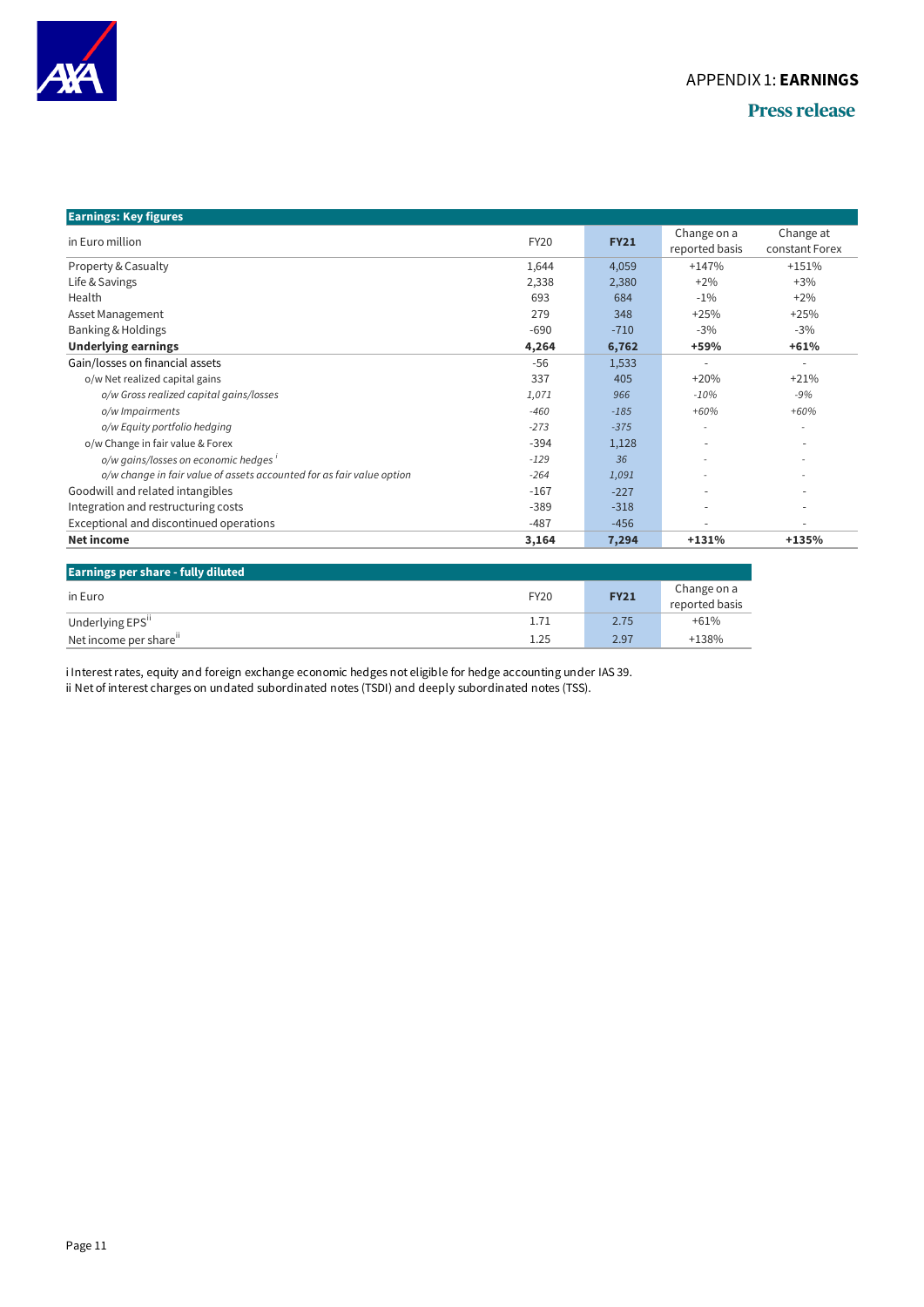

### APPENDIX 2: **REVENUES BY GEOGRAPHY AND BY BUSINESS LINE**

### **Press release**

| <b>Gross revenues</b> |             |             | <b>Total</b>                  |                                 |        | O/W<br>Property & Casualty      |             | O/W<br>Health                   |        | O/W<br>Life & Savings           |                          | O/W<br><b>Asset Management</b>  |  |
|-----------------------|-------------|-------------|-------------------------------|---------------------------------|--------|---------------------------------|-------------|---------------------------------|--------|---------------------------------|--------------------------|---------------------------------|--|
| in Euro million       | <b>FY20</b> | <b>FY21</b> | Change on a<br>reported basis | Change on a<br>comparable basis | FY21   | Change on a<br>comparable basis | <b>FY21</b> | Change on a<br>comparable basis | FY21   | Change on a<br>comparable basis | <b>FY21</b>              | Change on a<br>comparable basis |  |
| <b>France</b>         | 25,064      | 28,349      | $+13%$                        | $+13%$                          | 7,450  | $+7%$                           | 5,425       | $+10%$                          | 15,264 | $+17%$                          | $\overline{\phantom{a}}$ |                                 |  |
| Europe                | 32,815      | 32,562      | $-1%$                         | 0%                              | 16,930 | $+2%$                           | 5,886       | $+4%$                           | 9,746  | $-5%$                           |                          | ٠                               |  |
| Switzerland           | 5,261       | 5,060       | $-4%$                         | $+2%$                           | 3,325  | $+2%$                           | 47          | $+55%$                          | 1,687  | $+2%$                           |                          |                                 |  |
| Germany               | 11,025      | 11,344      | $+3%$                         | $+3%$                           | 4,430  | $+2%$                           | 3,555       | $+4%$                           | 3,359  | $+3%$                           |                          |                                 |  |
| Belgium               | 3,372       | 3,486       | $+3%$                         | $+3%$                           | 2,187  | $+5%$                           | 133         | $+13%$                          | 1,166  | 0%                              |                          |                                 |  |
| UK & Ireland          | 5,170       | 5,317       | $+3%$                         | 0%                              | 3,533  | 0%                              | 1,784       | $+1%$                           | $\sim$ | $\sim$                          |                          |                                 |  |
| Spain                 | 2,566       | 2,686       | $+5%$                         | $+5%$                           | 1,663  | $-1%$                           | 250         | $+7%$                           | 773    | $+19%$                          |                          |                                 |  |
| Italy                 | 5,422       | 4,669       | $-14%$                        | $-14%$                          | 1,791  | $+3%$                           | 117         | $+11%$                          | 2,761  | $-23%$                          |                          |                                 |  |
| <b>AXA XL</b>         | 18,530      | 18,763      | $+1%$                         | $+3%$                           | 18,588 | $+3%$                           | ٠           | ٠                               | 175    | $-1%$                           |                          | ٠                               |  |
| Asia                  | 10,950      | 11,329      | $+3%$                         | $+8%$                           | 2,102  | $-2%$                           | 2,206       | $-4%$                           | 7,021  | $+16%$                          |                          | ٠                               |  |
| Japan                 | 5,439       | 5,670       | $+4%$                         | $+11%$                          | 442    | $-1%$                           | 1.432       | $+1%$                           | 3,796  | $+17%$                          |                          |                                 |  |
| Hong Kong             | 3,801       | 4,073       | $+7%$                         | $+11%$                          | 250    | $+1%$                           | 640         | 0%                              | 3,183  | $+15%$                          |                          |                                 |  |
| Asia High Potentials  | 1,098       | 941         | $-14%$                        | $-16%$                          | 765    | $-9%$                           | 134         | $-44%$                          | 42     | $+5%$                           |                          |                                 |  |
| South Korea - Direct  | 613         | 645         | $+5%$                         | $+6%$                           | 645    | $+6%$                           | ×.          |                                 | $\sim$ | $\overline{\phantom{a}}$        |                          |                                 |  |
| <b>International</b>  | 6,398       | 5,668       | $-11%$                        | $+9%$                           | 2,990  | $+13%$                          | 1,495       | $+9%$                           | 853    | $-1%$                           |                          |                                 |  |
| o/w EME-LATAM         | 5,085       | 4,265       | $-16%$                        | $+10%$                          | 2,210  | $+13%$                          | 1,323       | $+11%$                          | 402    | $-5%$                           |                          |                                 |  |
| o/w Africa & Asia     | 1,313       | 1,402       | $+7%$                         | $+7%$                           | 780    | $+12%$                          | 172         | $-5%$                           | 451    | $+3%$                           |                          |                                 |  |
| <b>Transversal</b>    | 2,966       | 3,259       | $+10%$                        | $+14%$                          | 1,279  | $+10%$                          | 210         | $+14%$                          | 247    | $+4%$                           | 1,523                    | $+20%$                          |  |
| <b>Total</b>          | 96,723      | 99,931      | $+3%$                         | $+6%$                           | 49,339 | $+3%$                           | 15,222      | $+5%$                           | 33,306 | $+9%$                           | 1,523                    | $+20%$                          |  |

i Including Banking (Euro 541 million).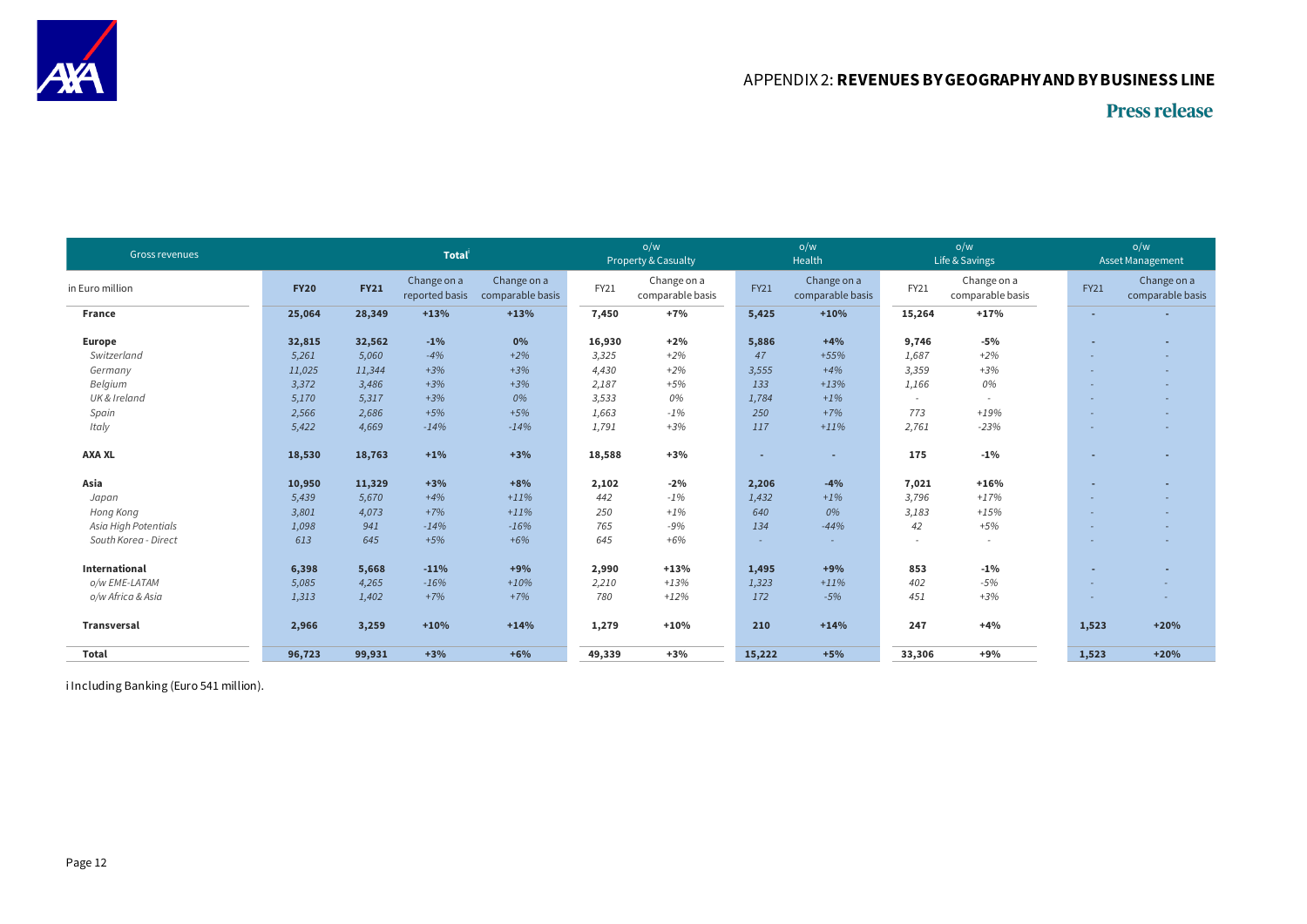

| Underlying earnings     |             | Total       |                                    |                     | O/W<br>Property & Casualty |                             |                          | O/W<br>Health |                             | O/W<br>Life & Savings |                             | O/W<br>Asset Management |                             |
|-------------------------|-------------|-------------|------------------------------------|---------------------|----------------------------|-----------------------------|--------------------------|---------------|-----------------------------|-----------------------|-----------------------------|-------------------------|-----------------------------|
| in Euro million         | <b>FY20</b> | <b>FY21</b> | <b>Change at</b><br>constant Forex | Change<br>ex-Covid" | FY21                       | Change at<br>constant Forex | Change<br>ex-Covid"      | <b>FY21</b>   | Change at<br>constant Forex | FY21                  | Change at<br>constant Forex | FY21                    | Change at<br>constant Forex |
| France                  | 1,668       | 1,795       | $+8%$                              | $-1%$               | 873                        | $+7%$                       | $-6%$                    | 88            | $+54%$                      | 831                   | $+5%$                       |                         |                             |
| <b>Europe</b>           | 2,626       | 2,532       | $-4%$                              | $+6%$               | 1,507                      | $-10%$                      | $+4%$                    | 200           | $+1%$                       | 796                   | $+13%$                      |                         |                             |
| <b>AXA XL</b>           | $-1,398$    | 1,165       | ٠                                  | $+342%$             | 1,247                      | $\overline{\phantom{a}}$    | $+261%$                  | х.            |                             | 4                     | $\overline{\phantom{a}}$    |                         |                             |
| Asia                    | 1,247       | 1,199       | $+1\%$                             | $+4%$               | 77                         | $-17%$                      | $+24%$                   | 416           | $+6%$                       | 710                   | $+1%$                       |                         |                             |
| Internationalii         | 469         | 348         | $-22%$                             | $-13%$              | 324                        | $-6%$                       | $+8%$                    | $-21$         | $-212%$                     | 5                     | $\overline{\phantom{a}}$    |                         |                             |
| Transversal             | 341         | 416         | $+22%$                             | $+8%$               | 32                         | $\overline{\phantom{a}}$    | $\overline{\phantom{a}}$ |               | $\sim$                      | 34                    | $\overline{\phantom{a}}$    | 348                     | $+25%$                      |
| <b>Central Holdings</b> | $-688$      | $-693$      | $-1%$                              | $-1%$               | $\overline{\phantom{a}}$   |                             | $\overline{\phantom{a}}$ |               |                             | $\sim$                | $\overline{\phantom{a}}$    |                         |                             |
| <b>Total</b>            | 4,264       | 6,762       | $+61%$                             | $+19%$              | 4,059                      | $+151%$                     | $+29%$                   | 684           | $+2%$                       | 2,380                 | $+3%$                       | 348                     | $+25%$                      |

i Including Asset Management (Euro 348 million), Banking activities (Euro 81 million) and Holdings (Euro –790 million).

ii Change at constant Forex and excluding Covid-19 claims impact in FY20 (P&C, L&S and Health net claims related to Covid-19, as well as the impacts from solidarity measures and from lower volumes net of expenses, linked to Covid-19).

iii Excluding the contribution of Central & Eastern Europe entities until 9M20, Greece from 1Q20 to FY20 and the Gulf region in 2H20, underlying earnings remained stable at constant forex.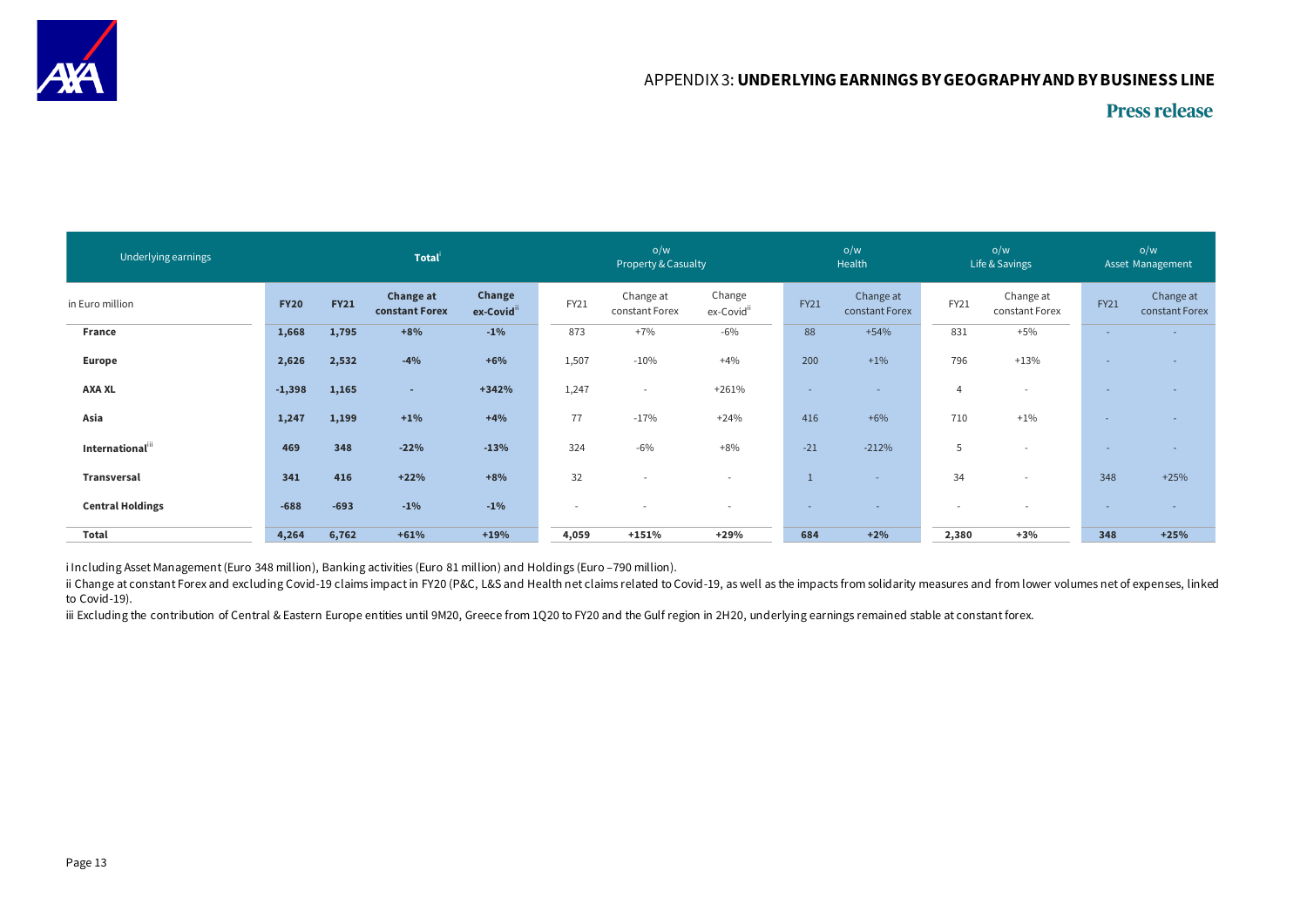

|                      |                   |        |                       | <b>Personal</b> |                   |        |                     |        |                          | <b>Commercial</b> |                          |                          |             | Total P&C |
|----------------------|-------------------|--------|-----------------------|-----------------|-------------------|--------|---------------------|--------|--------------------------|-------------------|--------------------------|--------------------------|-------------|-----------|
| in Euro million      | Personal<br>Motor | Change | Personal<br>Non-Motor | Change          | Total<br>Personal | Change | Commercial<br>Motor | Change | Commercial<br>Non-Motor  | Change            | Total<br>Commercial      | Change                   | <b>FY21</b> | Change    |
| France               | 2,008             | $+2%$  | 1,977                 | $+4%$           | 3,985             | $+3%$  | 762                 | $+14%$ | 2,702                    | $+11%$            | 3,465                    | $+11%$                   | 7,450       | $+7%$     |
| Europe               | 5,898             | $-2%$  | 3,919                 | $+2%$           | 9,817             | 0%     | 1,392               | $-1\%$ | 5,719                    | $+6%$             | 7,112                    | $+4%$                    | 16,930      | $+2%$     |
| Switzerland          | 1,070             | $-1%$  | 664                   | $+6%$           | 1,734             | $+2%$  | 104                 | $-6%$  | 1,488                    | $+3%$             | 1,591                    | $+3%$                    | 3,325       | $+2%$     |
| Germany              | 1,123             | $-2%$  | 1,492                 | $+3%$           | 2,615             | $+1%$  | 155                 | 0%     | 1,659                    | $+5%$             | 1,814                    | $+5%$                    | 4,430       | $+2%$     |
| Belgium              | 633               | $+1\%$ | 520                   | $+3%$           | 1,153             | $+2%$  | 267                 | $+3%$  | 767                      | $+10%$            | 1,034                    | $+8%$                    | 2,187       | $+5%$     |
| UK & Ireland         | 1,341             | $-3%$  | 566                   | $-4%$           | 1,907             | $-3%$  | 588                 | $-5%$  | 1,039                    | $+9%$             | 1,626                    | $+3%$                    | 3,533       | 0%        |
| Spain                | 863               | $-5%$  | 330                   | $+3%$           | 1,193             | $-2%$  | 61                  | $+8%$  | 409                      | $+2%$             | 470                      | $+2%$                    | 1,663       | $-1%$     |
| Italy                | 868               | 0%     | 346                   | $+1\%$          | 1,215             | 0%     | 218                 | $+5%$  | 358                      | $+11%$            | 577                      | $+9%$                    | 1,791       | $+3%$     |
| <b>AXA XL</b>        |                   |        |                       |                 |                   |        | 249                 | $-5%$  | 18,339                   | $+3%$             | 18,588                   | $+3%$                    | 18,588      | $+3%$     |
| Asia                 | 1,446             | $-8%$  | 313                   | $+19%$          | 1,759             | $-4%$  | 137                 | $+4%$  | 206                      | $+21%$            | 343                      | $+14%$                   | 2,102       | $-2%$     |
| Japan                | 418               | $-1%$  | 24                    | $-3%$           | 442               | $-1%$  | $\sim$              |        | $\sim$                   | $\sim$            | $\overline{\phantom{a}}$ |                          | 442         | $-1%$     |
| Hong Kong            | 42                | 0%     | 69                    | $-8%$           | 111               | $-5%$  | 17                  | +38%   | 123                      | $+4%$             | 139                      | $+7%$                    | 250         | $+1%$     |
| Asia High Potentials | 486               | $-22%$ | 75                    | $+67%$          | 561               | $-16%$ | 121                 | 0%     | 83                       | $+63%$            | 204                      | $+19%$                   | 765         | $-9%$     |
| South Korea - Direct | 500               | $+2%$  | 145                   | $+23%$          | 645               | $+6%$  | $\sim$              | $\sim$ | $\overline{\phantom{a}}$ |                   | $\sim$                   | $\overline{\phantom{a}}$ | 645         | $+6%$     |
| International        | 794               | $+6%$  | 229                   | $+15%$          | 1,023             | $+8%$  | 617                 | $+10%$ | 1,350                    | $+18%$            | 1,967                    | $+15%$                   | 2,990       | $+13%$    |
| o/w EME-LATAM        | 451               | $+7%$  | 196                   | $+19%$          | 646               | $+11%$ | 497                 | $+3%$  | 1,067                    | $+19%$            | 1,564                    | $+13%$                   | 2,210       | $+13%$    |
| o/w Africa & Asia    | 344               | $+3%$  | 33                    | $-4%$           | 377               | $+2%$  | 120                 | $+65%$ | 283                      | $+12%$            | 403                      | $+24%$                   | 780         | $+12%$    |
| <b>Transversal</b>   |                   |        |                       |                 |                   |        | 488                 | $+11%$ | 720                      | $+12%$            | 1,208                    | $+12%$                   | 1,279       | $+10%$    |
| <b>Total</b>         | 10,147            | $-1\%$ | 6,438                 | $+4%$           | 16,584            | $+1%$  | 3,646               | $+5%$  | 29,036                   | $+5%$             | 32,683                   | $+5%$                    | 49,339      | $+3%$     |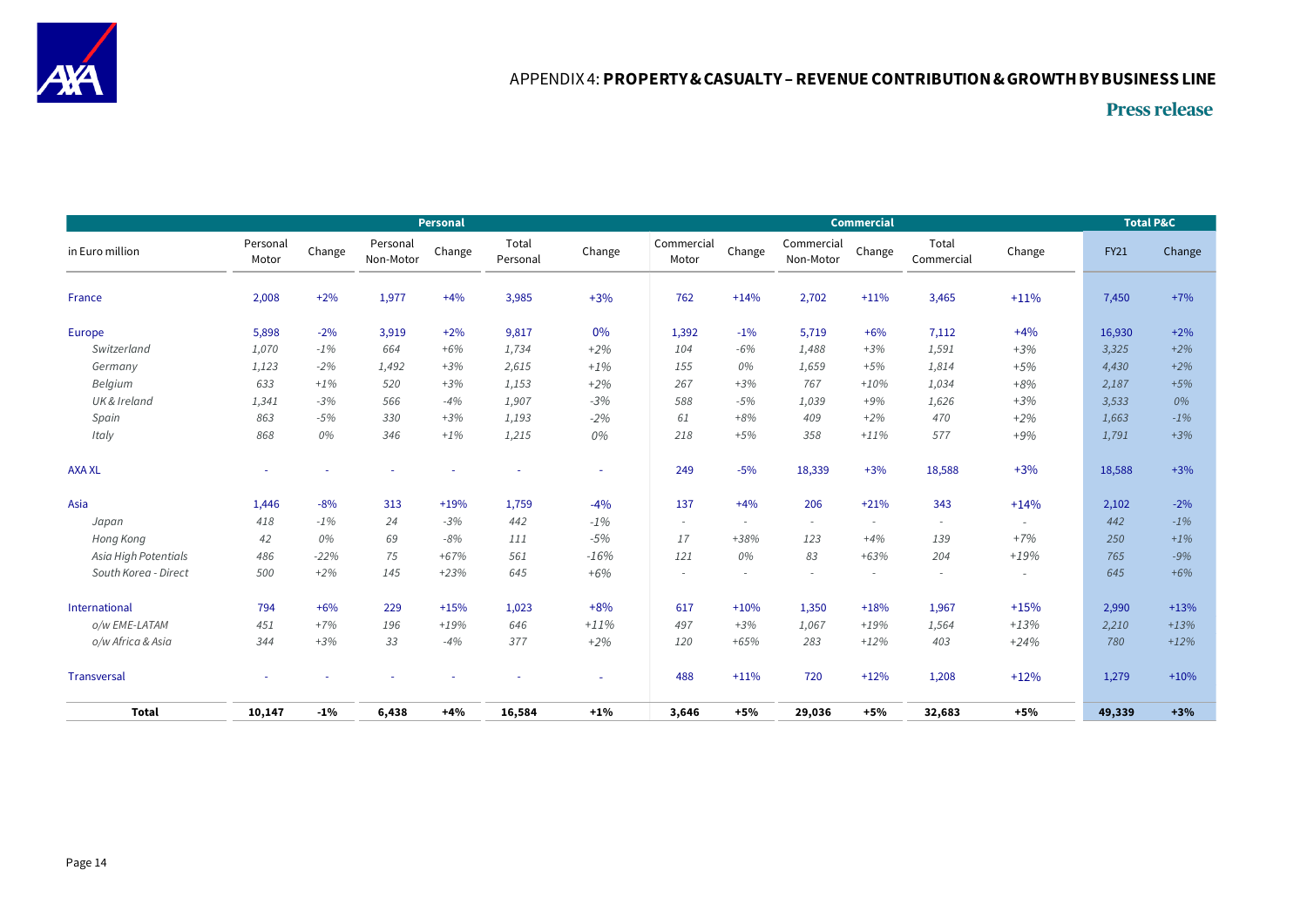

| Net new contracts by geography |             |             |
|--------------------------------|-------------|-------------|
| in thousands                   | <b>FY20</b> | <b>FY21</b> |
| France                         | 40          | 88          |
| Europe                         | $-14$       | 12          |
| Asia                           | $-128$      | $-150$      |
| International                  | 103         | $-27$       |
| <b>Total</b>                   | 1           | -79         |
| o/w Personal Household         | 60          | 157         |
| o/w Personal Motor             | -59         | $-236$      |

Personal lines net new contracts amounted to -79k, driven by (i) Asia (-150k) mainly in Personal Motor, mostly from a deliberate business mix shift to improve profitability in China following the change in regulation, as well as in Thailand, and (ii) International (-27k) mostly from a strong market competition in Motor in Turkey, partly offset by higher sales in Mexico. This decline is partly offset by (iii) France (+88k) from successful commercial campaigns and (iv) Europe (+12k) mostly reflecting strong new business sales in Italy in both Motor and Household.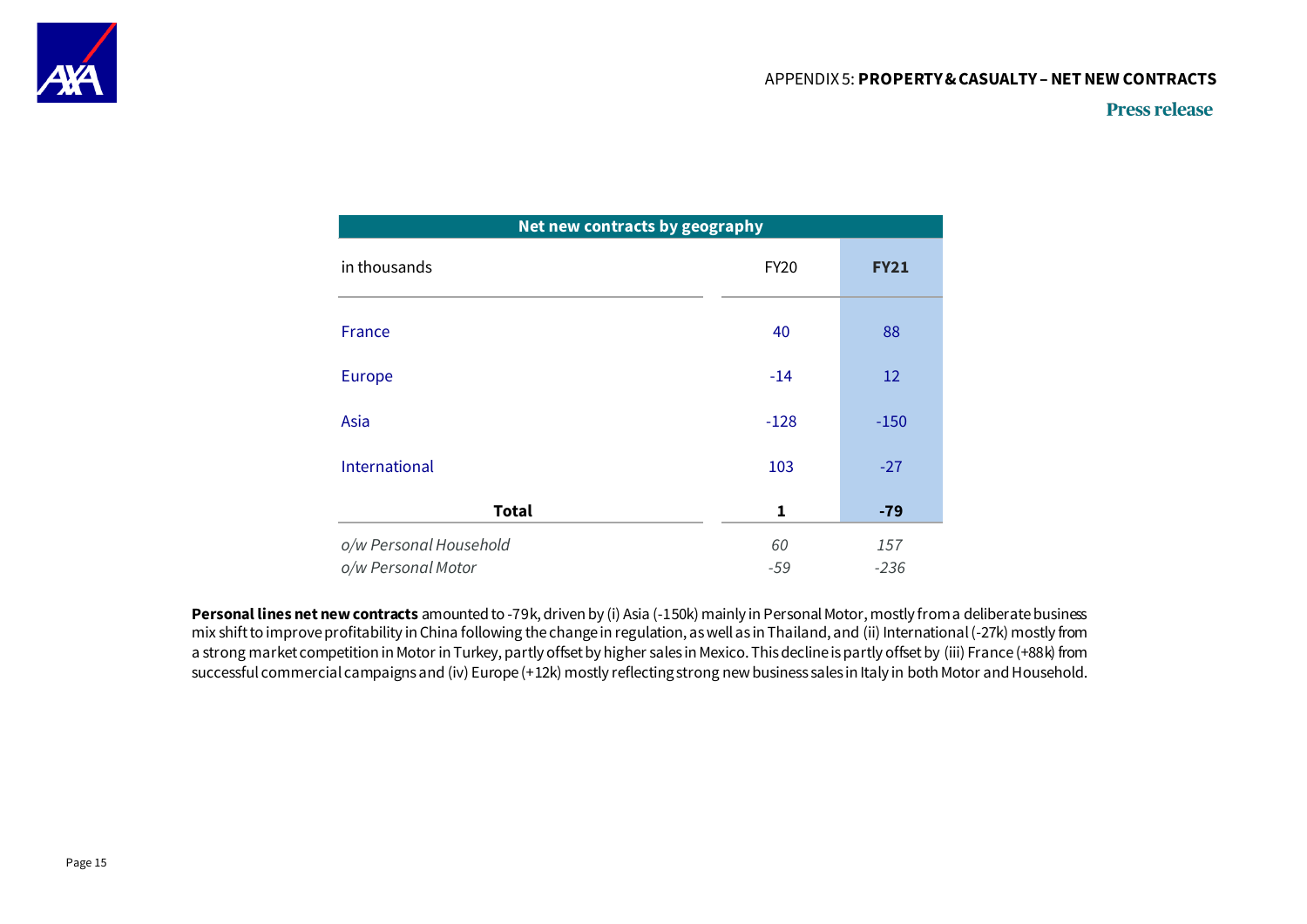

|                      |            |                     |                    |        | APE FY21 by product |                     |                      |                     |              |            |             | <b>Total APE</b> |         |             | <b>NBV</b>     |                     |             | <b>NBV</b> margin |                     |
|----------------------|------------|---------------------|--------------------|--------|---------------------|---------------------|----------------------|---------------------|--------------|------------|-------------|------------------|---------|-------------|----------------|---------------------|-------------|-------------------|---------------------|
| in Euro million      | Protection | Change <sup>1</sup> | G/A Savings Change |        | Unit-<br>Linked     | Change <sup>'</sup> | Health <sup>ii</sup> | Change <sup>1</sup> | MF&<br>other | Change'    | <b>FY20</b> | FY21             | Change' | <b>FY20</b> | <b>FY21</b>    | Change <sup>'</sup> | <b>FY20</b> | FY21              | Change <sup>'</sup> |
| France               | 469        | $-23%$              | 541                | $+11%$ | 595                 | $+45%$              | 979                  | $+52%$              |              | <b>COL</b> | 2,153       | 2,586            | $+20%$  | 635         | 753            | $+19%$              | 30%         | 29%               | 0 <sub>pt</sub>     |
| Europe               | 685        | $-23%$              | 324                | $-5%$  | 290                 | $+6%$               | 113                  | $+3%$               | 28           | $-21%$     | 1,656       | 1,439            | $-13%$  | 795         | 657            | $-17%$              | 48%         | 46%               | $-2$ pts            |
| Switzerland          | 503        | $-29%$              | $\sim$             | ×.     | $\overline{1}$      | $-22%$              |                      | $+5%$               |              | a.         | 722         | 505              | $-29%$  | 368         | 224            | $-38%$              | 51%         | 44%               | $-6$ pts            |
| Germany              | 82         | $-4%$               | 156                | $+14%$ | 32                  | $+14%$              | 113                  | $+3%$               | 17           | $-9%$      | 381         | 400              | $+5%$   | 226         | 225            | 0%                  | 59%         | 56%               | $-3$ pts            |
| Belgium              | 21         | $-5%$               | 34                 | $-2%$  | 11                  | $-79%$              |                      |                     |              | $\sim$     | 109         | 66               | $-39%$  | 41          | 43             | $+4%$               | 37%         | 64%               | $+27$ pts           |
| Spain                | 41         | $+18%$              | 10                 | $-18%$ | 52                  | $+36%$              |                      |                     | 10           | $-9%$      | 97          | 114              | $+17%$  | 39          | 60             | $+55%$              | 40%         | 53%               | $+13$ pts           |
| Italy                | 37         | $-1%$               | 124                | $-21%$ | 193                 | $+27%$              |                      |                     |              |            | 347         | 354              | $+2%$   | 122         | 106            | $-14%$              | 35%         | 30%               | $-5$ pts            |
| Asia                 | 1,090      | $+37%$              | 332                | $+28%$ | 46                  | $+20%$              | 246                  | $+17%$              |              | $\sim$     | 1,345       | 1,713            | $+32%$  | 984         | 1,121          | $+20%$              | 73%         | 65%               | $-6$ pts            |
| Japan                | 512        | +39%                | 42                 | ×.     | $\sim$              |                     | 121                  | $+11%$              |              |            | 521         | 676              | +38%    | 694         | 832            | $+28%$              | 133%        | 123%              | $-10$ pts           |
| Hong Kong            | 343        | $+74%$              | 8                  | $-60%$ | 35                  | $+127%$             | 46                   | $+30%$              |              | $\sim$     | 277         | 431              | $+61%$  | 129         | 151            | $+21%$              | 47%         | 35%               | $-12$ pts           |
| Asia High Potentials | 235        | $+3%$               | 282                | $+22%$ | 11                  | $-53%$              | 79                   | $+20%$              |              |            | 547         | 606              | $+11%$  | 161         | 138            | $-13%$              | 29%         | 23%               | $-6$ pts            |
| International        | 94         | $+21%$              | 9                  | $-29%$ | 60                  | $+50%$              | 10                   | $-0%$               |              | $\sim$     | 181         | 172              | $+24%$  | 65          | 62             | +58%                | 36%         | 36%               | $+8$ pts            |
| o/w EME-LATAM        | 34         | $+10%$              | $\overline{3}$     | $-34%$ | $\overline{9}$      | $+20%$              | $\Omega$             | $+57%$              |              |            | 87          | 46               | $+8%$   | 36          | $\overline{9}$ | $+19%$              | 42%         | 19%               | $+2$ pts            |
| o/w Africa & Asia    | 60         | $+28%$              | 6                  | $-25%$ | 51                  | +59%                | 10                   | $-1%$               | $\sim$       | $\sim$     | 94          | 127              | $+31%$  | 29          | 53             | $+67%$              | 31%         | 42%               | $+9$ pts            |
| <b>Total</b>         | 2,338      | $-1\%$              | 1,206              | $+10%$ | 990                 | +30%                | 1,348                | +38%                | 29           | $-22%$     | 5,336       | 5,911            | $+13%$  | 2,480       | 2,593          | $+8%$               | 46%         | 44%               | $-2$ pts            |

i Changes are at comparable basis (constant forex, scope and methodology). ii Only includes "life-like" Health business.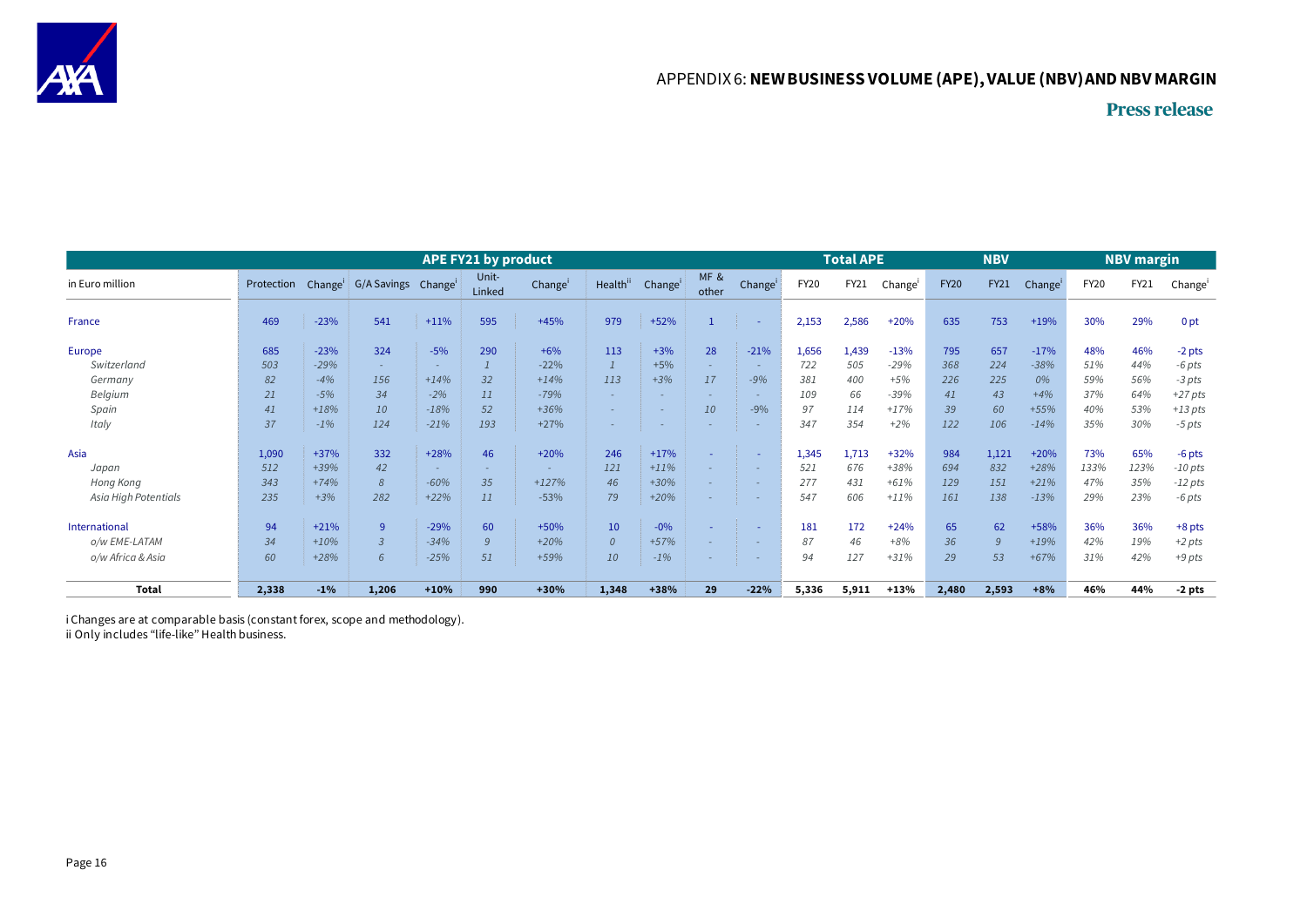

#### APPENDIX 7: **LIFE & SAVINGS – NET FLOWS**

### **Press release**

| Net flows <sup>i</sup> by country/region  |             |             |
|-------------------------------------------|-------------|-------------|
| in Euro billion                           | <b>FY20</b> | <b>FY21</b> |
| <b>France</b>                             | $+1.8$      | $+2.8$      |
| <b>Europe</b>                             | $-0.2$      | $-0.8$      |
| <b>AXA XL</b>                             | $-0.2$      | $-0.2$      |
| Asia                                      | $+3.3$      | $+3.6$      |
| <b>International</b>                      | $+0.4$      | $+0.3$      |
| <b>Transversal</b>                        | 0.1         | 0.0         |
| <b>Total Life &amp; Savings net flows</b> | $+5.1$      | $+5.6$      |

| Net flows by business line                |             |             |
|-------------------------------------------|-------------|-------------|
| in Euro billion                           | <b>FY20</b> | <b>FY21</b> |
| <b>Protection</b>                         | $+3.3$      | $+3.4$      |
| <b>Health</b>                             | $+3.5$      | $+3.2$      |
| <b>G/A Savings</b>                        | $-3.4$      | $-3.1$      |
| o/w capital light $^{\it ii}$             | $+1.1$      | $+2.2$      |
| o/w traditional G/A                       | $-4.5$      | $-5.4$      |
| <b>Unit-Linked</b>                        | $+1.7$      | $+2.1$      |
| <b>Mutual Funds &amp; Other</b>           | 0.0         | 0.0         |
| <b>Total Life &amp; Savings net flows</b> | $+5.1$      | $+5.6$      |

i Life & Savings net flows include Health "life-like" business.

ii G/A Savings products which, at inception, create more EOF than the economic capital they consume.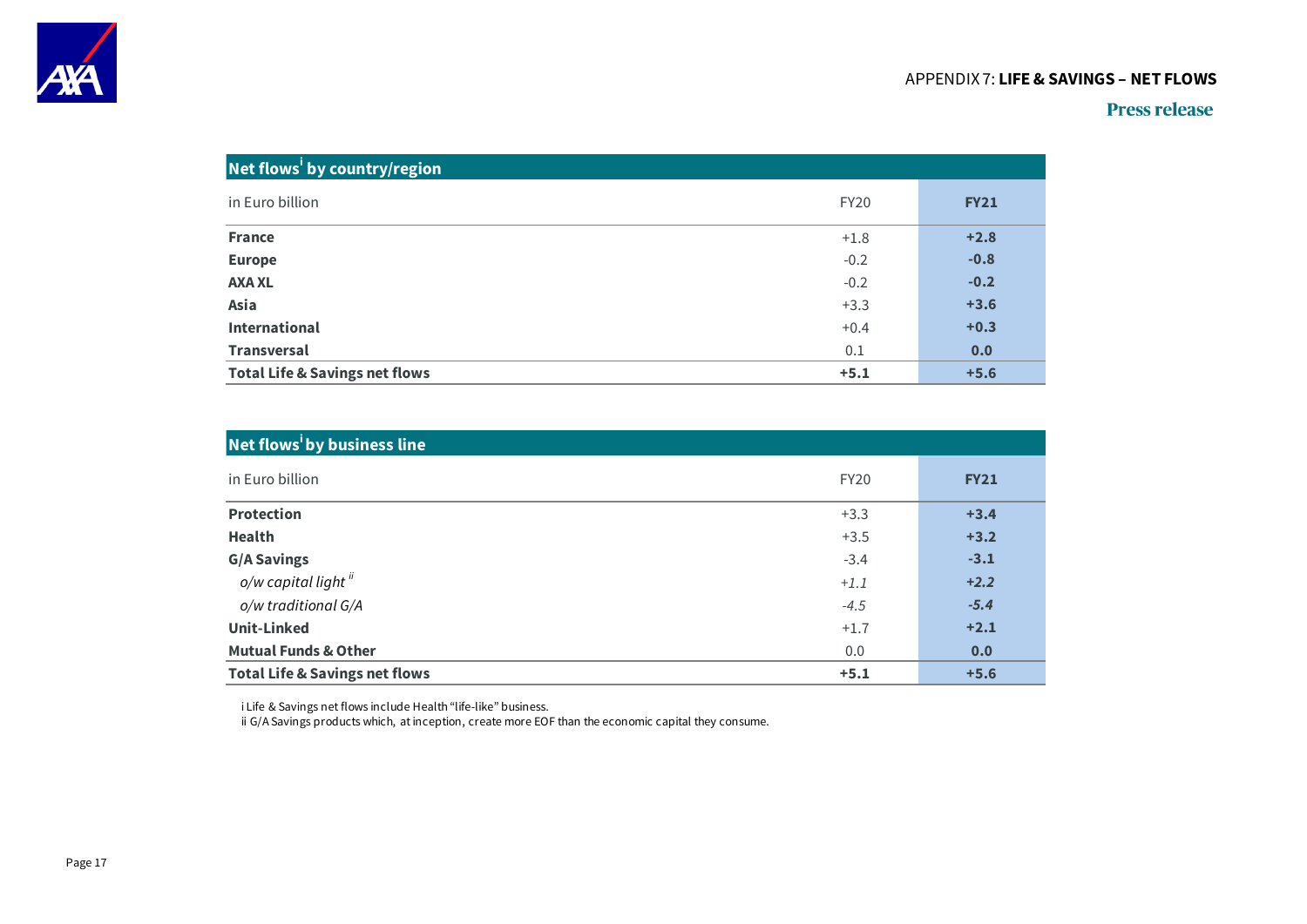

#### APPENDIX 8: **ASSETS UNDER MANAGEMENT ROLLFORWARD**

#### **Press release**

| Assets under Management rollforward                  |        |                    |                      |  |  |  |  |  |  |  |
|------------------------------------------------------|--------|--------------------|----------------------|--|--|--|--|--|--|--|
| in Euro billion                                      |        | AXA IM - Fully     | AXA IM - Asian Joint |  |  |  |  |  |  |  |
|                                                      | AXA IM | consolidated scope | Ventures             |  |  |  |  |  |  |  |
| AuM as of December 31, 2020                          | 858    | 758                | 100                  |  |  |  |  |  |  |  |
| Net flows                                            | 12     | 10                 |                      |  |  |  |  |  |  |  |
| Market appreciation                                  |        |                    |                      |  |  |  |  |  |  |  |
| Scope & other                                        | $-2$   | $-2$               |                      |  |  |  |  |  |  |  |
| Forex impact                                         | 16     | 10                 | 6                    |  |  |  |  |  |  |  |
| AuM as of December 31, 2021                          | 887    | 779                | 108                  |  |  |  |  |  |  |  |
|                                                      |        |                    |                      |  |  |  |  |  |  |  |
| Average AuM over the period'                         |        | 763                |                      |  |  |  |  |  |  |  |
| Change of average AuM on a reported basis vs. FY20   |        | $+5%$              |                      |  |  |  |  |  |  |  |
| Change of average AuM on a comparable basis vs. FY20 |        | $+5%$              |                      |  |  |  |  |  |  |  |

i Average AuM for AXA IM is calculated excluding the contribution from Asian joint ventures.

As at March 31, June 30 and September 30, 2021, the figures previously reported for "Market appreciation" were Euro -4 billion, Euro -8 billion and Euro 10 billion and for "Forex impact" were Euro 2 billion, Euro 2 billion and Euro 1 billion. Due to a process error, the above-mentioned figures have been corrected to Euro -7 billion, Euro -11 billion and Euro 2 billion for "Market appreciation" and to Euro 5 billion, Euro 5 billion and Euro 8 billion for "Forex impact" for the same three periods. The revised figures have no impact on the reported *AuM as at March 31, June 30 and September 30, 2021, or with respect to the total AuM at December 31, 2021.*